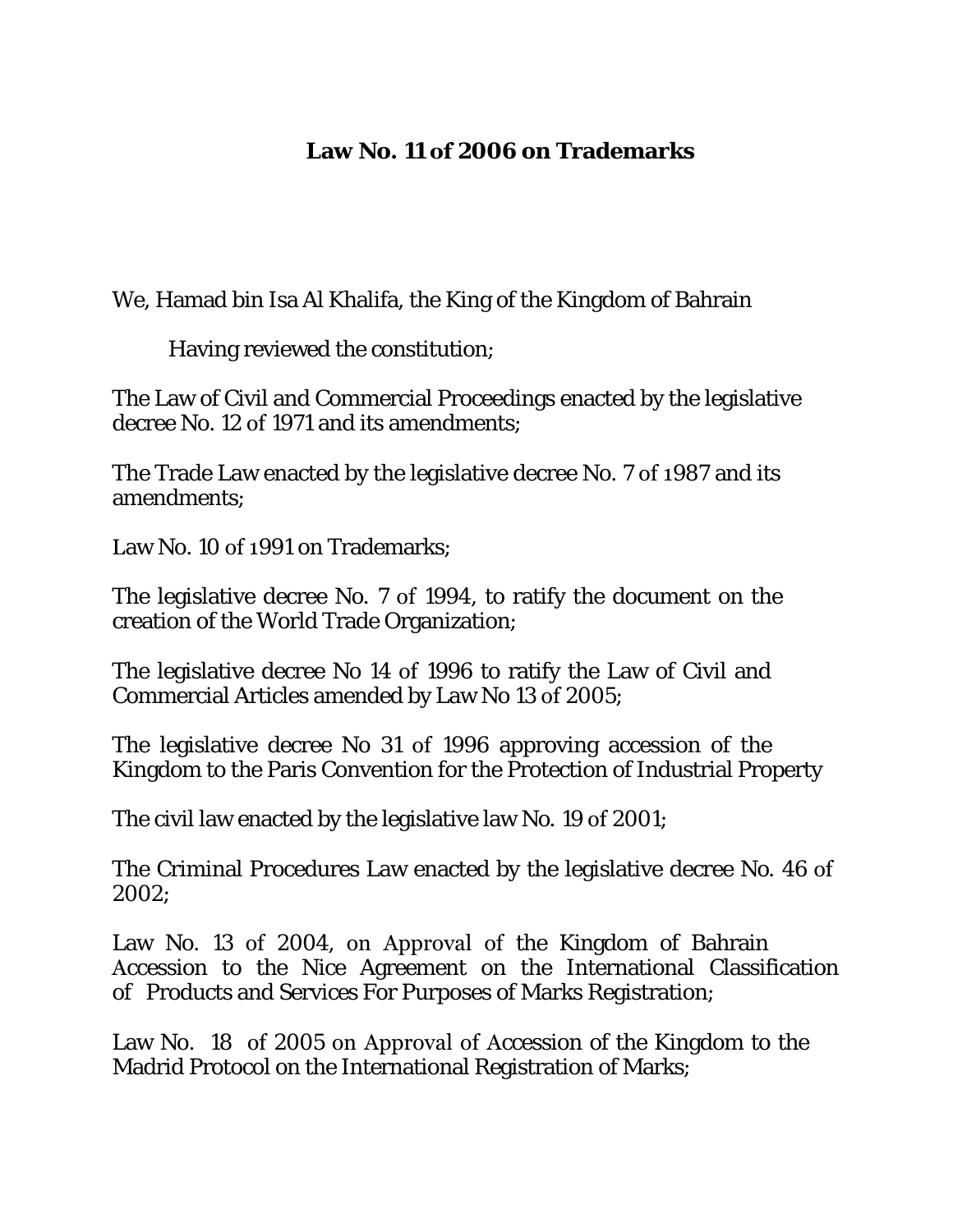Decree No. 1 of 1995 on the Kingdom's accession to the Convention of the Creation of the Word Intellectual Property Organization (WIPO);

The Shura Council and the House of Representatives have approved the following law which we have endorsed and enacted: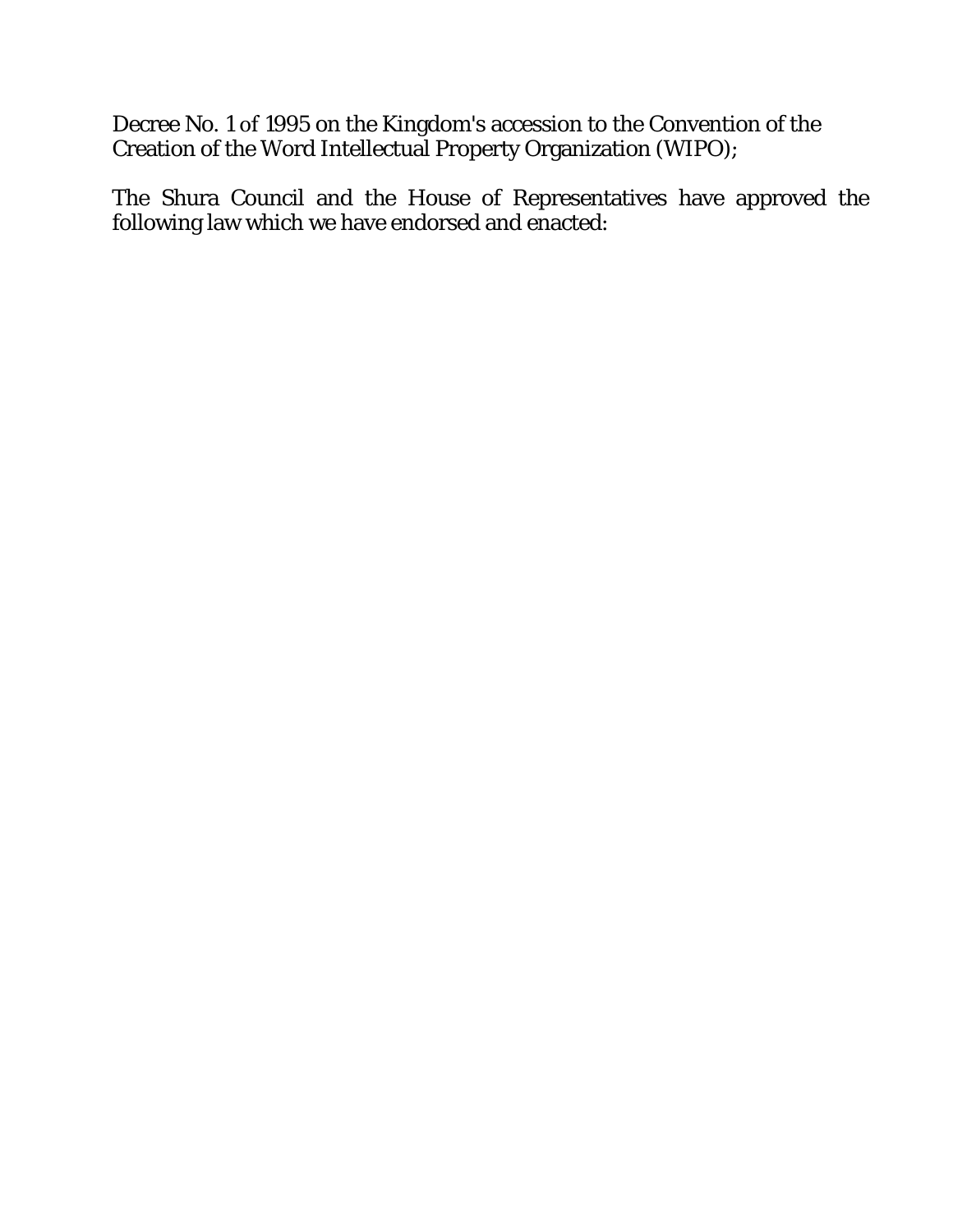### **CHAPTER ONE General Provisions**

# **Article (1)**

In the application of the provisions of this law, the following terms and phrases shall have the meanings indicated opposite to each of them, unless otherwise indicated:

| <b>Kingdom:</b>                  | The Kingdom Of Bahrain.                                                                                                                                                   |
|----------------------------------|---------------------------------------------------------------------------------------------------------------------------------------------------------------------------|
| <b>Administrative Authority:</b> | The administrative authority concerned<br>with industrial property.                                                                                                       |
| <b>Minister:</b>                 | The minister who performs<br>supervision<br>over the competent authority.                                                                                                 |
| <b>Register:</b>                 | The Trademarks Register prescribed in<br>Article (7) of this law.                                                                                                         |
| <b>Nice Classifications</b>      | The classification made in accordance to<br>The International Classification of Products<br>Services For The Purpose<br><b>Of</b><br>and<br><b>Registration of Marks.</b> |
| <b>Madrid Protocol:</b>          | The Protocol relating to the Madrid<br>the<br>international<br>Agreement<br>on<br>registration of marks                                                                   |
| <b>Madrid Union:</b>             | The union of signatory countries and<br>governmental organizations of the Madrid<br>Protocol                                                                              |
| <b>Paris Union:</b>              | The Paris Union for the protection of the<br>industrial property which membership<br>signatories of the<br>includes<br>Partis<br><b>Convention of Industrial Property</b> |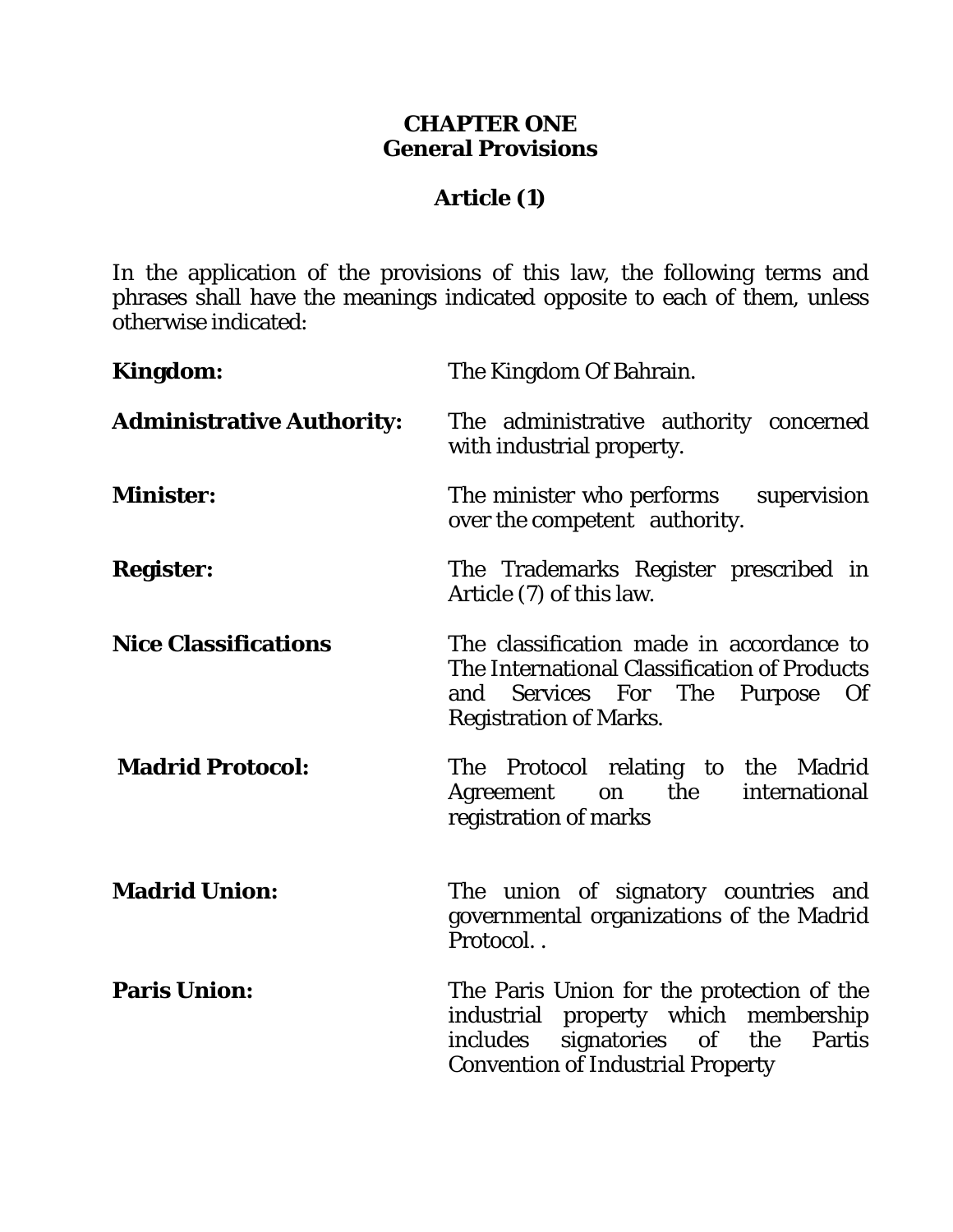| <b>International Office:</b>       | The international Office of the World<br><b>Intellectual Property Organization (WIPO).</b>                                           |
|------------------------------------|--------------------------------------------------------------------------------------------------------------------------------------|
| <b>International Registration:</b> | The international trademark registration at<br>the International Office for Registrations,<br>as per the Madrid Protocol provisions. |
| <b>International Application:</b>  | The International Trademarks registration<br>application.                                                                            |

# **Article (2)**

A trademark is any visually perceptible sign, name, word, signature, letter, number, address, seal, drawing, pronunciation, odor , picture, inscription, symbol, packaging, photographic element, figure, one color or more, or a combination thereof, or sign or a group of signs that are used or intended for use to distinguish products or services resulting from the products or services of other facilities, or to indicate, or to render a service or to distinguish any products or services in terms of origin, structure elements, manufacturing method, quality, identity, or any other characteristic.

# **Article (3)**

None of the following may be granted a trademark or a registration application or as one of its elements:

- *A.* A mark that is free of any distinctive characteristic, or the mark structured of signs and data that constitute only a name to specify the products or services, or comprising of traditionally known drawings and photographs to products.
- *B.* Marks which are contrary to public order or morality.
- *C.* The flags, insignia or general decorations of the government of the Kingdom of Bahrain or those of foreign, or Arab or International organizations or any of its affiliate institutions, and every other imitation to such insignias or flags or decorations.
- **D.** Marks which resemble the national flags or signs or insignias and other special marks related to the member-states of the Paris Union, and every imitation of such marks or insignias or flags or decorations with deference to provisions of Article (6) Clause (3) of the Paris Convention for the Protection of Industrial Property.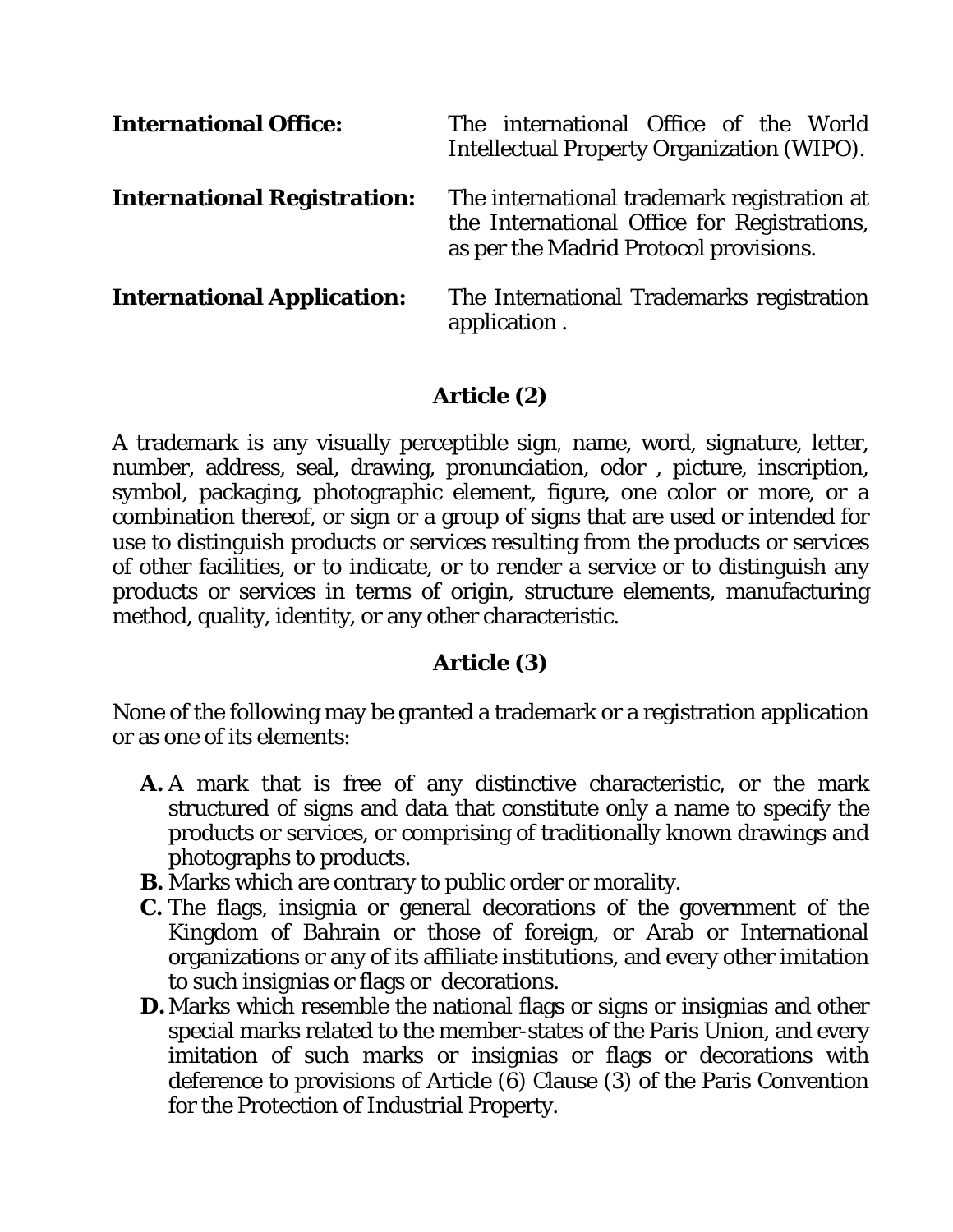- *E.* Emblems of the Red Crescent or Red Cross, in addition to other similar emblems as well as marks that may be an imitation to any of them.
- *F.* Marks identical with or similar to emblems of exclusive religious signification.
- *G.*Marks that lead to deceiving the public or cause misguidance, especially in terms of origin or source of the product or service.
- *H.*Marks that bare false data on the origin or source of the product or service or about its other characteristics, and the marks encompassing a false, unauthentic, or imitating commercial name.
- *I.* A mark that bares the name, nickname, title, photograph, or insignia of a third party without their previous consent or that of their heirs.
- *J.* Data related to honorary titles or scientific awards which the registration applicant failes to prove legal earning thereof.
- *K.*Marks identical or similar to a mark previously registered by others, for purposes of use in distinguishing all or some of the products or services for which the mark was registered, and the marks identical to a mark previously registered causing confusion to the public, and the marks which registration causes – for some products or services – reduction in value of the products or services distinguished by the mark registered by a third party.
- *L.* The mark which is identical or similar to, or constitutes a translation or imitation of a well-known trademark owned by a different owner for use in distinguishing similar products or services of the used by the wellknown trademark to distinguish products.
- *M.* The mark which is identical or similar to, or constitutes a translation or imitation of an essential part of a well-known trademark owned by a different owner for use in distinguishing similar products or services to the products of the well-known mark.
- *N.*The mark which constitutes a copy, imitation or a translation of a wellknown trademark owned by a different owner, or of an essential part of it, for use in distinguishing non-similar products or services, or nonidentical to the well-known trademark if such a use indicates a connection between the products or services and the well-known mark, and it is probable that damage shall be infringed on the interests of the well-known mark owner.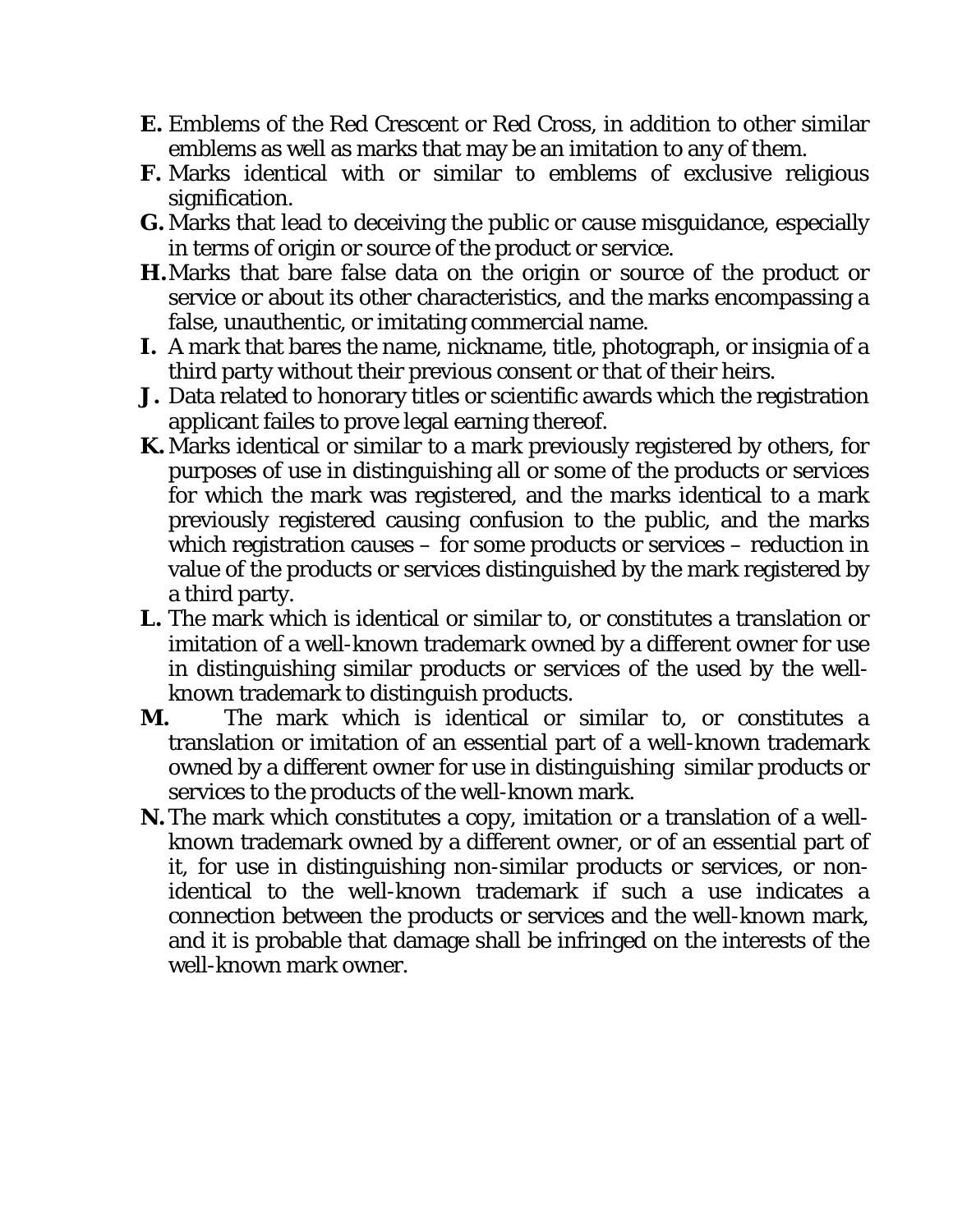#### **Article (4)**

Without detriment to provisions of Article (34) of this Law, any natural or legal person shall be entitled to file a registration application to register a trademark at the competent authorities, and to acquire the subsequent rights ensuing therefrom subject to provisions of this law. Eligible applicants may be nationals of the Kingdom, nationals of countries that are members in the Paris Convention for the Protection of Industrial Property or nationals of any other country which enjoys national treatment by virtue of any bilateral or international agreement observed in the Kingdom, or any person who maintains in the territory of that country an active and real industrial or commercial firm.

#### **Article (5)**

In the case an application for a mark was filed at any member-state of the Paris Convention for the Protection of Industrial Property or any other country whose nationals enjoy national treatment by virtue of a bilateral or international convention observed in the Kingdom the applicant or the one who has acquired the rights thereof may within a period of six months following the date of that application, submit a similar application at the administrative authority vested with the same mark, with respect to the same products and services applied for in the earlier application, subject to the conditions, requirements and procedures stipulated by this law and its implementing regulation. In this case, the applicant or the one who acquired the rights shall enjoy the right of priority in accordance with the provisions of the Paris Convention for the Protection of Industrial Property, provided adherence to provisions of Article (4), Clause (d) of the said Convention.

#### **Article (6)**

- 1- Any person who registered the trademark with good intentions shall be its owner. Ownership of the mark may not be disputed once the mark registration is associated with its use for at least five years without any judicial feuds pertaining the mark.
- 2- A person first using a trademark before the owner may request from the competent court to cancel this registration within five years as of the date of registration, unless the first is expressly or implicitly proved satisfied with the use of the mark by the registered owner.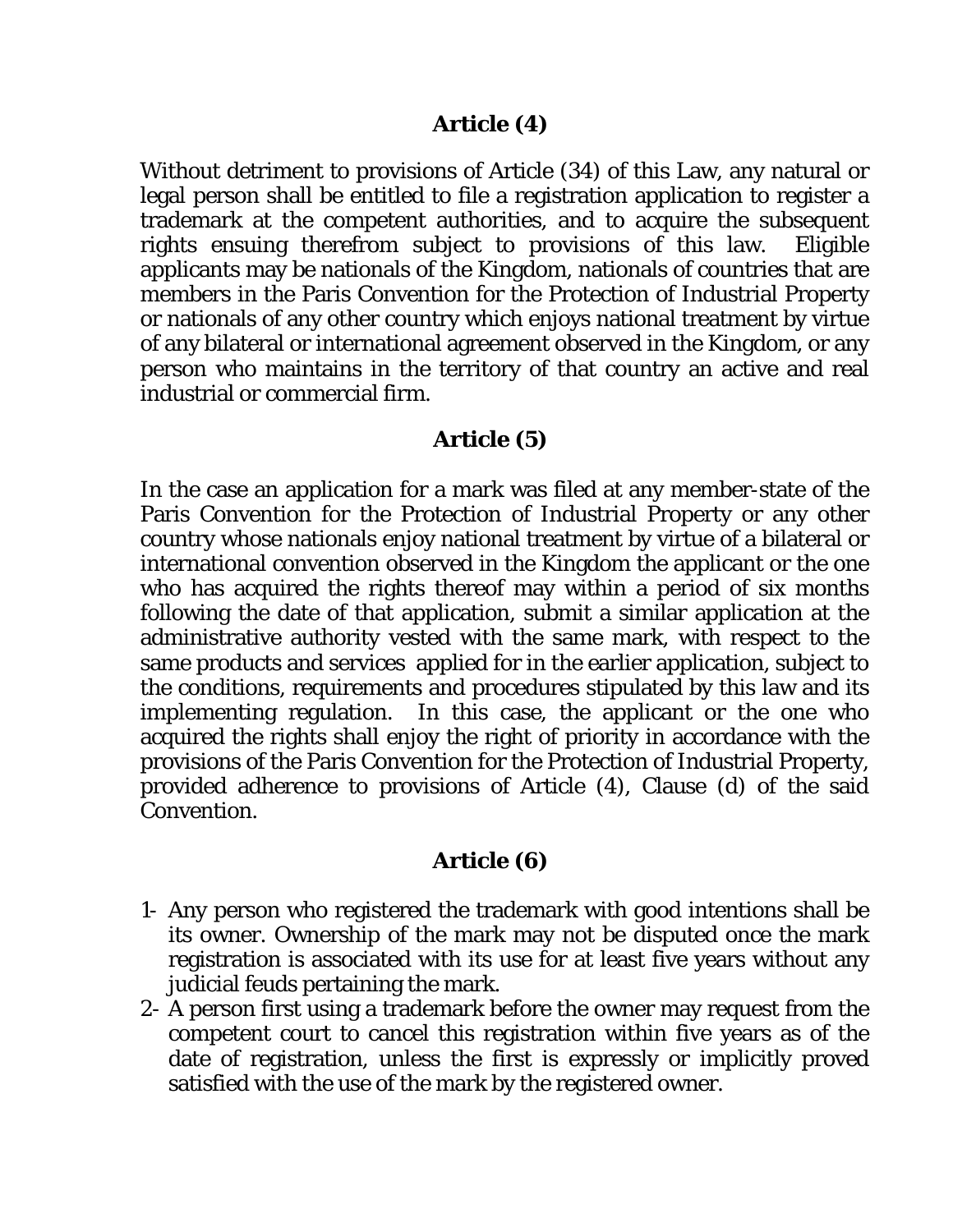#### **CHAPTER TWO Registration of a Trademark**

# **ARTICLE (7)**

1- The administrative authority shall establish a register to be named the "Trademark Register", wherein all the approved registered trademarks shall be entered including all the relevant details and actions thereof according to provisions of this law and the Executive By-laws.

2- The existing Trademarks Register at the time of enacting provisions of this law shall be merged with the latter register stated in the above paragraph and thereof considered an integral part of it.

# **ARTICLE (8)**

An application for a trademark shall be filed by the owner or his successor in title at the competent authority on a special form designed for this purpose in accordance with the provisions prescribed by this law and the requirements, conditions and procedures defined by the Executive By-laws

# **ARTICLE (9)**

- 1. The Nice classification shall prevail in respect with trademarks registration and publication thereof.
- 2. A trademark may be registered for one or more of the classes of products or services prescribed in the Nice classification.
- 3. Products or Services are not thereto envisaged similar to each other merely because they are under the same class of the Nice classification, nor the products or services are considered different to each other merely because they are under different classes of the same classification.

# **ARTICLE (10)**

It is permissible to file one application to register a group of trademarks which are identical in basic elements, and where differences are limited to color or data of products or services distinguishing these marks provided, provided that such products or services are under one class in the Nice Classification.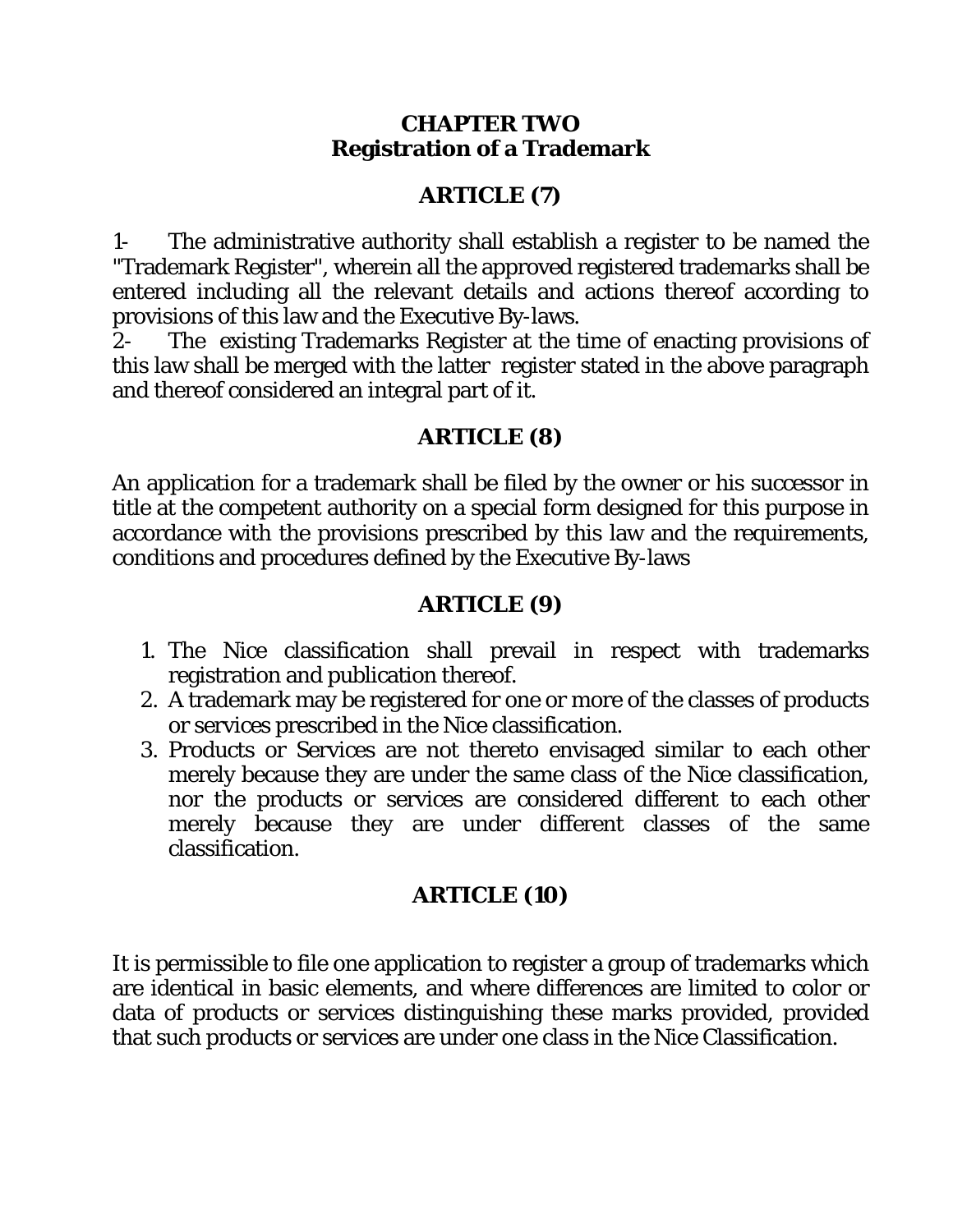### **ARTICLE (11)**

If two or more persons concurrently apply to register the same mark for products or services in the same class of the Nice Classification, registration of all applications shall be suspended until one party submits an attested assignment by all adversaries and thus ratified from an official administrative authority, or until a final verdict is rendered in favor of any of them.

# **ARTICLE (12)**

1. The administrative authority shall examine the registration application of a trademark and its attachments to satisfy all required conditions. The said authority may request from the applicant to amend the application upon such terms as it may deem suitable to impose, within (30) days of the date or receiving the application, provided a suitable time is prescribed which is communicated to the applicant.

If the applicant fails to honor what the administrative authority asked in a timely fashion, the application is therein considered void.

2. The administrative authority must rule in the trademark registration application within (30) days as of the date of filing it, provided all conditions are satisfied or as of the date of conducting amendments and completion of requirements.

# **ARTICLE (13)**

1. Should the administrative authority accept an application to register a trademark, an entry thereof shall be recorded in the register and the said decision shall be disclosed in the matter prescribed by the Executive By-laws.

Any concerned person may object in writing at the administrative authority competent with trademark to the decision of the registration within sixty days of the disclosure thereof in which case the objection shall be a grounded subject.

- 2. The Executive By-laws determine rules and procedures for deciding on the objection prescribed
- 3. If the application for the registration of a trademark was accepted and has not been opposed, and the prescribed time for opposition expires, or having been opposed and the opposition has been decided in favor of the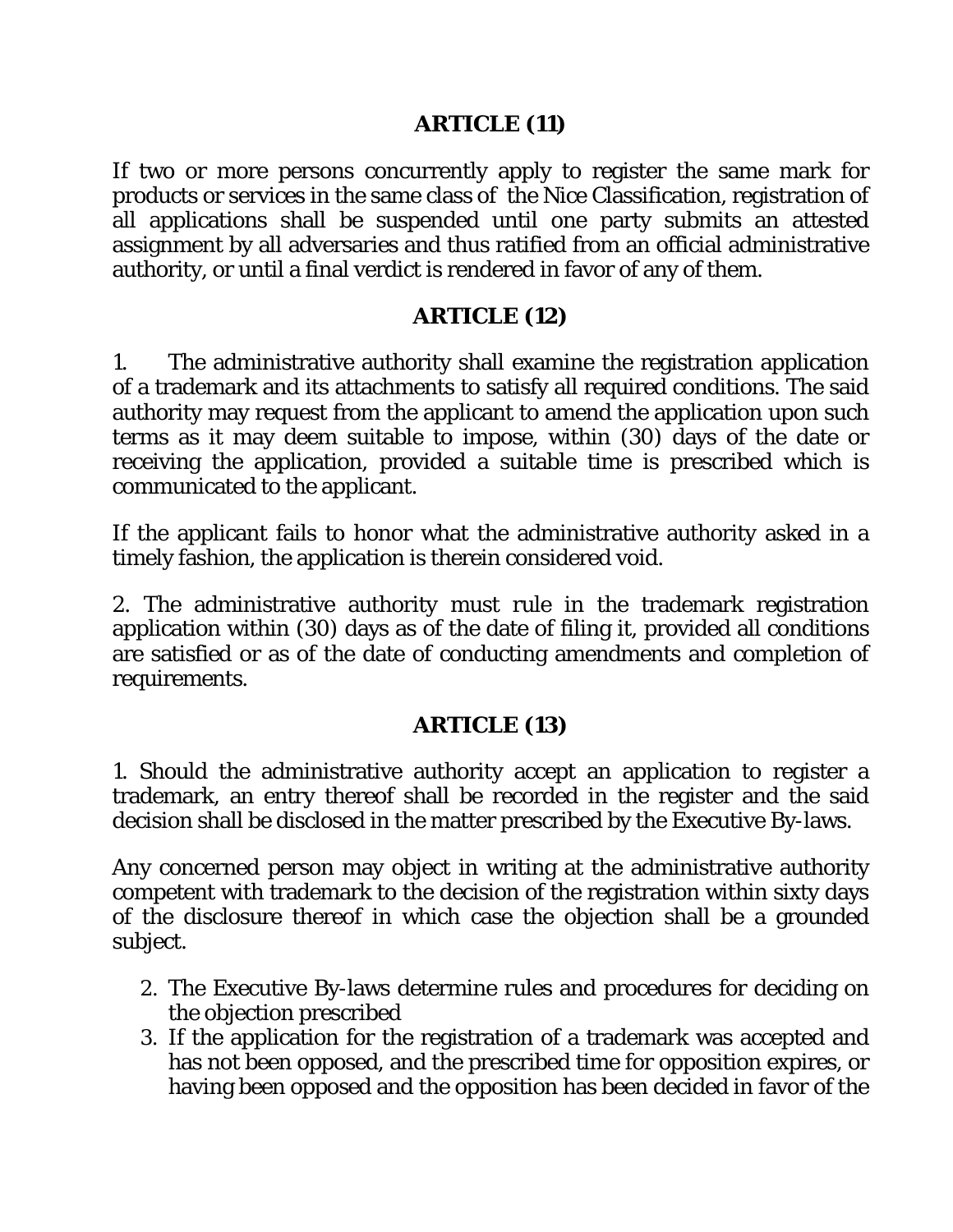applicant the administrative authority must rule acceptance of trademark application registration immediately upon elapse of the legal period for objection or rule in the objections submitted to the said authority, as the case may be. The decision must be published in the official gazette.

- 4. The administrative authority may impose whatever restrictions, it deems necessary, on use of the trademark, which registration was accepted.
- 5. A rejection by the administrative authority to register a mark for whatever reason it deems appropriate, or if it imposed restrictions on the use of the trademark which registration was accepted, it must in both cases notify in writing the applicant or his deputy, disclosing the reasons behind the decision prescribed.

### **ARTICLE (14)**

If the trademark was registered then a registration term shall extend to the date of filing the application. The concerned administrative authority shall issue upon completion of the registration an official instrument as per the form prepared for this purpose, verifying registration of the mark.

### **ARTICLE (15)**

Owner of the registered trademark has a right to exploit the mark, and to prevent third parties, not licensed by him, from using the registered mark, and from using any similar or identical mark, including any geographical indication within a commercial context to distinguish products or services related to the products or services for which the trademark was registered, if such a use leads to confusion of the public.

### **ARTICLE (16)**

1. The owner of a registered trademark may request, any time, from the administrative authority to enter any amendments or additions to his trademark without detriment on its essential identity.

Any concerned person may request, at any time, from the administrative authority enter additions or to omit information into the register that are not correspondent to the truth or unlawfully entered into the Register.

Such entries are subject to the rules, procedures and methodology prescribed by the Executive By-laws.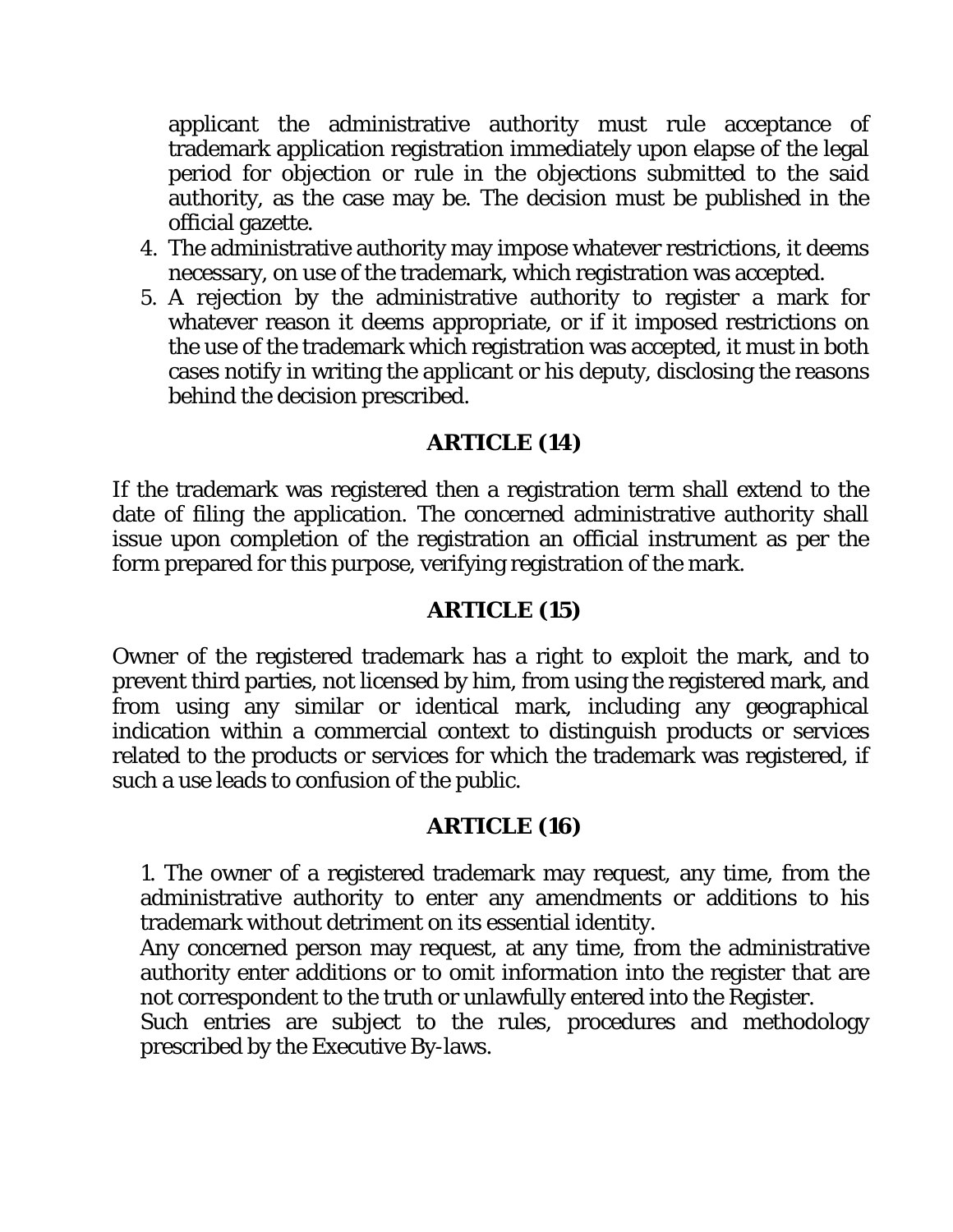2. Rules and procedures prescribed in Articles (12) and (13) of this herein law are applicable to deciding on the applications hereinabove paragraph.

3. The administrative concerned authority may unilaterally, at any time, issue a causative decision to add or omit any information to the Register that is not authentically true or unlawfully entered into the Register, as per the rules, procedures and methodology prescribed in the Executive Bylaws.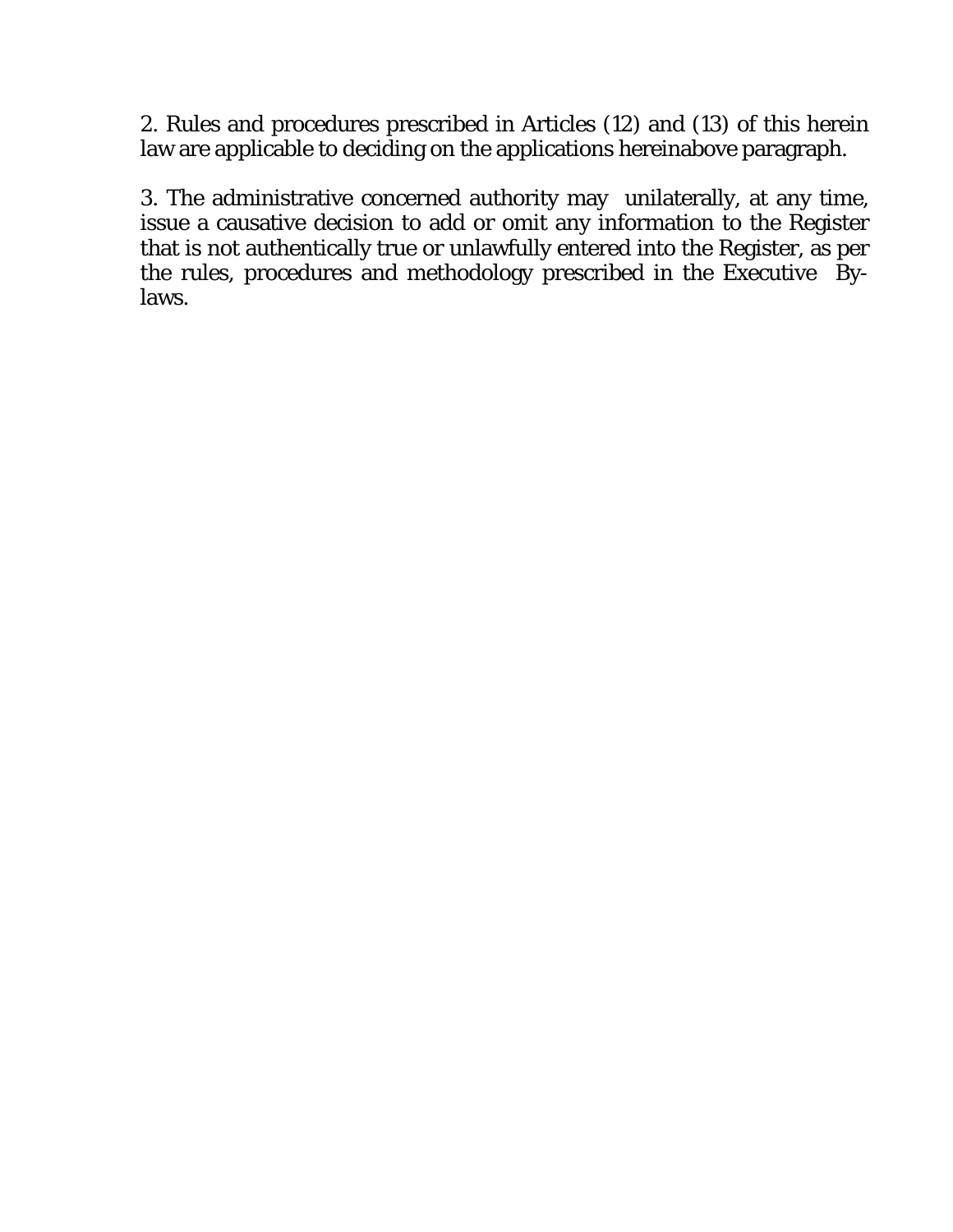#### **CHAPTER THREE**

# **Protection Period, Cancellation and Striking-off the Registration**

### **ARTICLE (17)**

- 1- The protection period of a registered trademark is ten years commencing as of the date of filing a registration application in the Kingdom. It may be renewed for another period or other similar periods if the owner submitted an application for that purpose to the administrative authority in the last year of the enacted protection period, in accordance with provisions stipulated in the herein law, and as per the conditions, terms and procedures prescribed by the Executive By-laws.
- 2- The concerned administrative authority shall notify owner of the trademark or his agent of the final date for protecting a mark, at least six months before expiry , as per the form prepared for this purpose.
- 3- The concerned administrative authority shall automatically strike-off the registration of a trademark if a consecutive period of six months elapsed consequent to the mark protection period, without the owner requesting its renewal. The mark owner may request re-registration of the mark at any time unless it is registered under the name of another person, without detriment to provisions of Article (22) of the herein law.

### **ARTICLE (18)**

The administrative authority, by means of an official request, may apply for the cancellation of the trademark registration which was not seriously used for a period of five consecutive years by its owner or by others at the consent of the owner, unless the owner provides adequate justifications for non-use.

The Executive By-laws determine controls and procedures of submitting the cancellation request and undertaking a decision thereof.

#### **ARTICLE (19)**

The owner of the trademark may apply to cancel registration of some or all of the products or services for which the trademark was registered.

The Executive By-laws determine controls and procedures of submitting the cancellation request and undertaking a decision thereof.

Use of the registered trademark by third parties under the authorization of its owner, then the use of this mark shall not be allowed from the Register without consent of the beneficiary, unless the beneficiary assign this right explicitly in the license contract.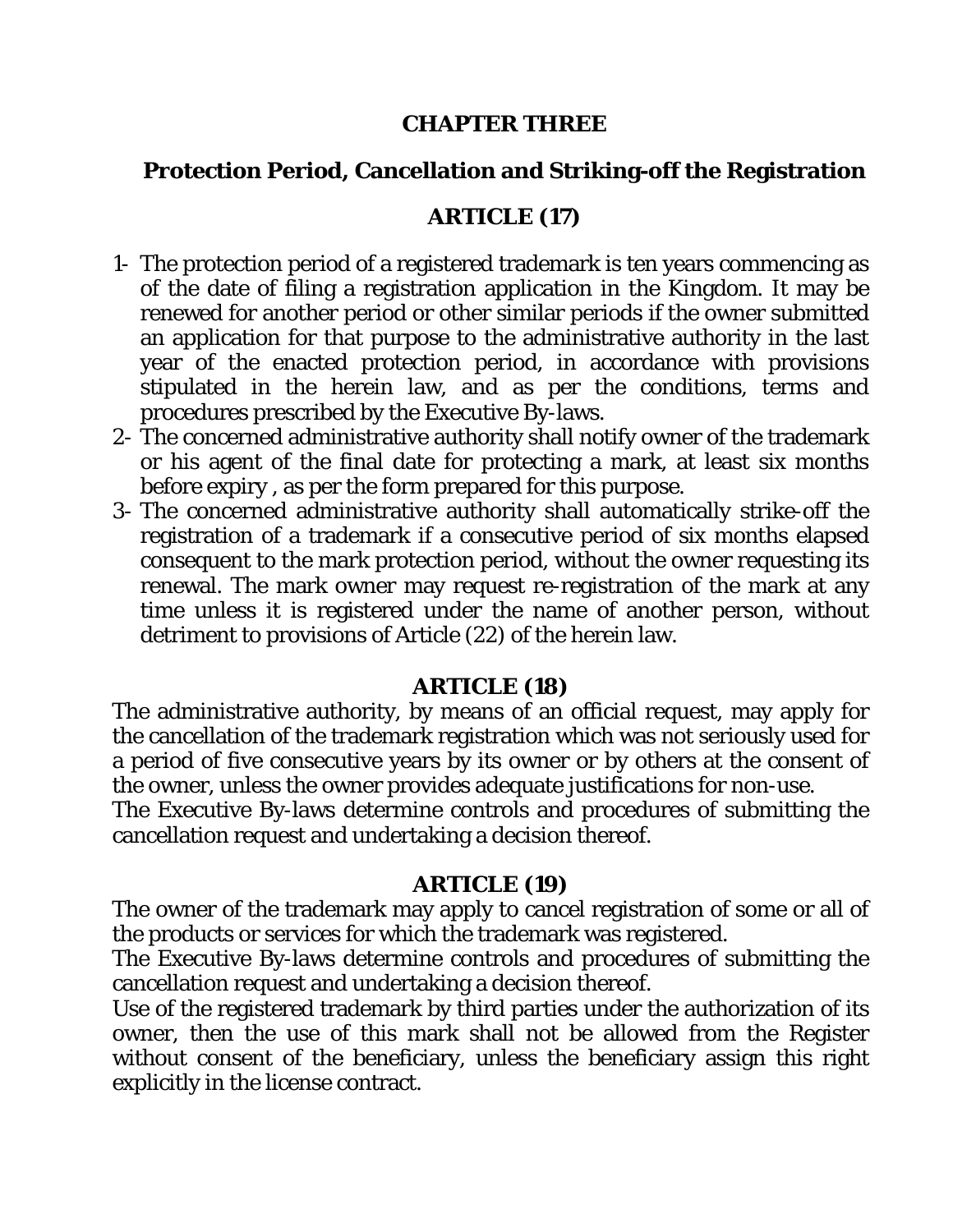#### **ARTICLE (20)**

Without detriment to provisions of Article (6) of this law, the competent court shall, on a request from any interested person, may:

- *a*) Order the cancellation of a trademark registration that was unlawfully registered, including registration contrary to provisions of Article (3) of this law for some or all the products and services for which the trademark has been registered.
- **b**) Order the cancellation of a certification mark if the owner violated commitments stipulated in ARTICLE (30) Clause (4) thereof.

# **ARTICLE (21)**

The verdict issued to renew, cancel, or strike off from the register must be published as per the methodology stipulated in the By-laws.

### **ARTICLE (22)**

If a trademark was struck off from the Register, it shall not be permitted to have it re-registered for third parties for the same products or services until the elapse of three years as of the date of striking off the trademark.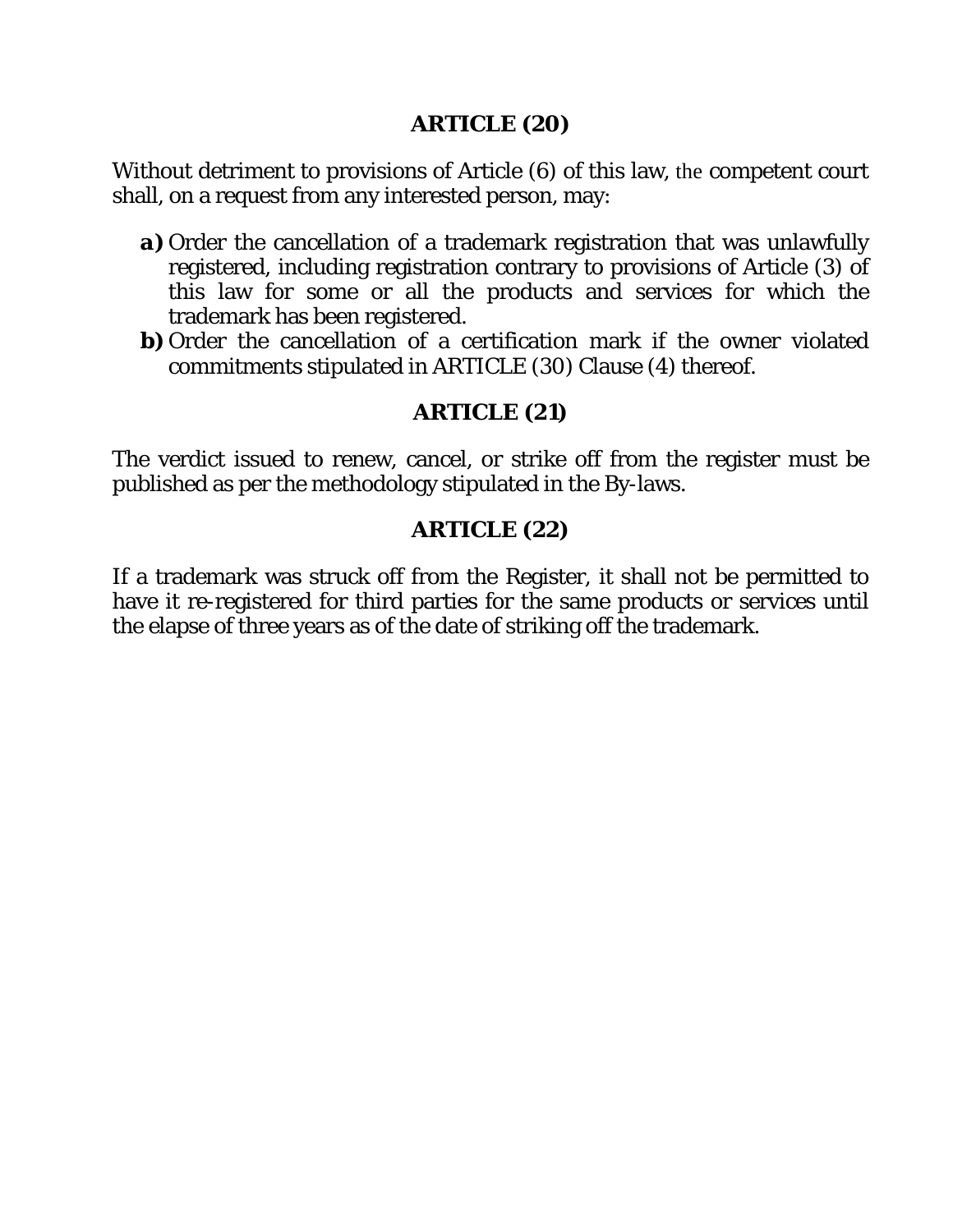### **CHAPTER FOUR**

# **Transfer of Ownership and Mortgage of Trademarks**

### **ARTICLE (23)**

- 1. The trademark ownership may be transferred fully or partly, in exchange for compensation or otherwise including the inheritance. Seizure, mortgage or attachment of the trademark ownership may be made with or without the commercial stores or the enterprise using the mark for distinguishing the products or services thereof. For purposes of validating the assignment, it must be written.
- 2. Without prejudice to the provisions related to the sale and mortgage of commercial stores, the seizure or mortgage of a trademark shall not be deemed a proof against others unless entered in the Trademark Register and published in the manner set by the Executive By-Laws.
- 3. In case the ownership of the commercial store or the enterprise has been transferred without the trademark, the assignor may continue using the trademark regarding the products or services for which the trademark has been registered, unless agreed for the otherwise.
- 4. A creditor may impose seizure on the trademark as per the rules imposed on In Rem in hand or debtor seizure by others. The concerned party is exempted from provisions related attesting the ceased to the creditor, who declare the seizure and auction minutes to the concerned party to enter in the Register. Nether has credible proof against the other until after entry in the Trademark Register in the manner set by the Executive By-laws.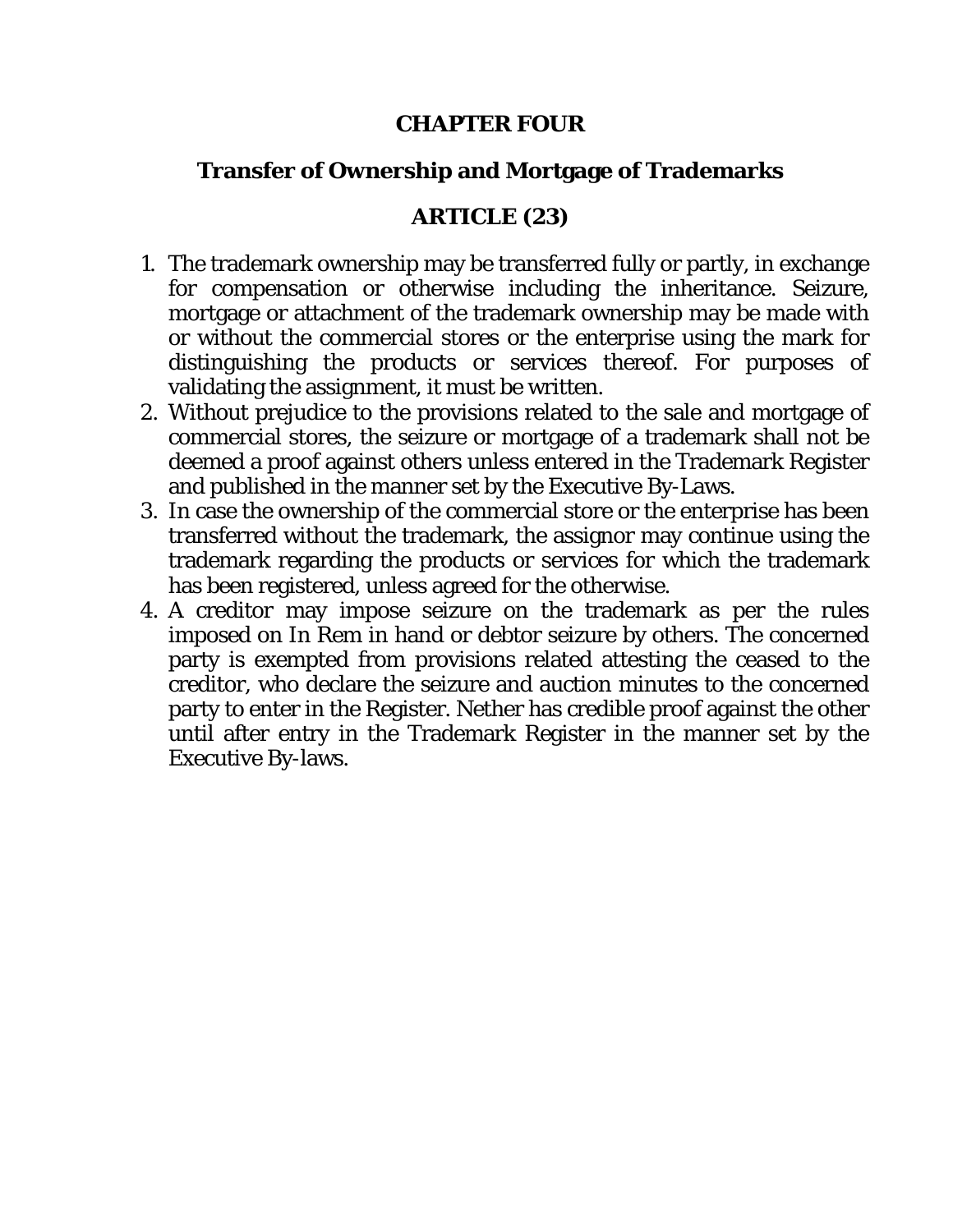#### **CHAPTER FIVE**

# **Licensing the Use of a Trademark**

### **ARTICLE (24)**

The trademark owner may give a license to one or more persons – judicial or natural - to use the trademark for all or some of the products or services for which the trademark was registered, and the trademark owner may use it by himself unless agreed for otherwise.

The trademark license period should not exceed the trademark prescribed protection period.

### **ARTICLE (25)**

The license agreement shall not include any texts that may restrict the licensee with limitations not ensuing from the rights entitled by the trademark registration, or not necessary to maintain such rights. However, the license agreement may include the following restrictions:

- 1. Specifying the range of a geographical area for marketing products or services baring the trademark.
- 2. Conditions which warrant the quality control of products under the license, by the trademark owner.
- 3. The obligation of the license to prevent all actions that may lead to lowering the value of or cause harm to the products services bearing the trademark.

# **ARTICLE (26)**

License agreement for the use of a trademark should be written, however, to accredit the license it is not necessary to enter it in the Trademark Register.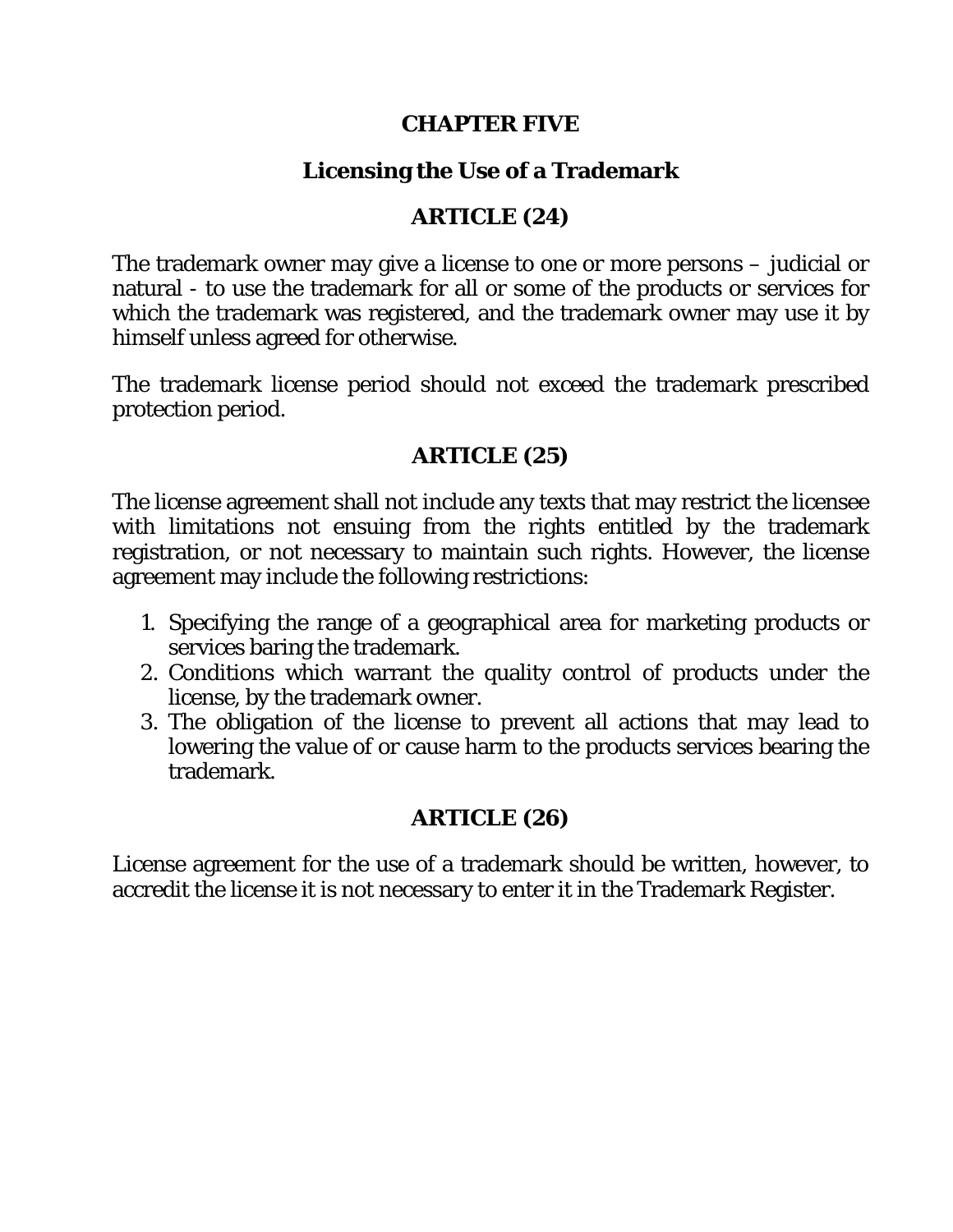### **CHAPTER SIX**

### **Well-known Mark**

### **ARTICLE (27)**

A well-known mark is defined for purposes of implementing provisions of the herein law as: The mark owned by any person referred to in Article (4) of this law, with a world known trademark whose repute surpassed the country of origin where it was registered and acquired fame in the relevant sector among the consumer public distinguishing such products or services from those of others.

For purposes of determining the well known mark, in particular, regard is given to the duration of registration or actual use, or the number of countries in which it is registered or has acquired fame, or value of the mark and its impacts in promoting the products or services used to distinguish the mark.

### **ARTICLE (28)**

- 1. Any concerned party may request from the competent court to prevent others from using a mark which is identical or similar to, or constitutes a translation of, parts of a well-known trademark as per the provisions stipulated in Clauses (J, K, L) of Article (3) of this law.
- 2. The owner of the well known mark shall enjoy the due protection for this mark as per provisions of this law, and it is not conditioned to enter this mark in the Trademark Register in the Kingdom.
- 3. Without prejudice to provisions of Article (6) of this law, any concerned party may request from the concerned court to strike off registration of any mark that constitutes copying or imitation or translation of a wellknown trademark, or any essential parts of the trademark within seven years as of the date of registration. If the registration was ill intended, a request may be made to strike off the registration or to prevent use of the mark at any time.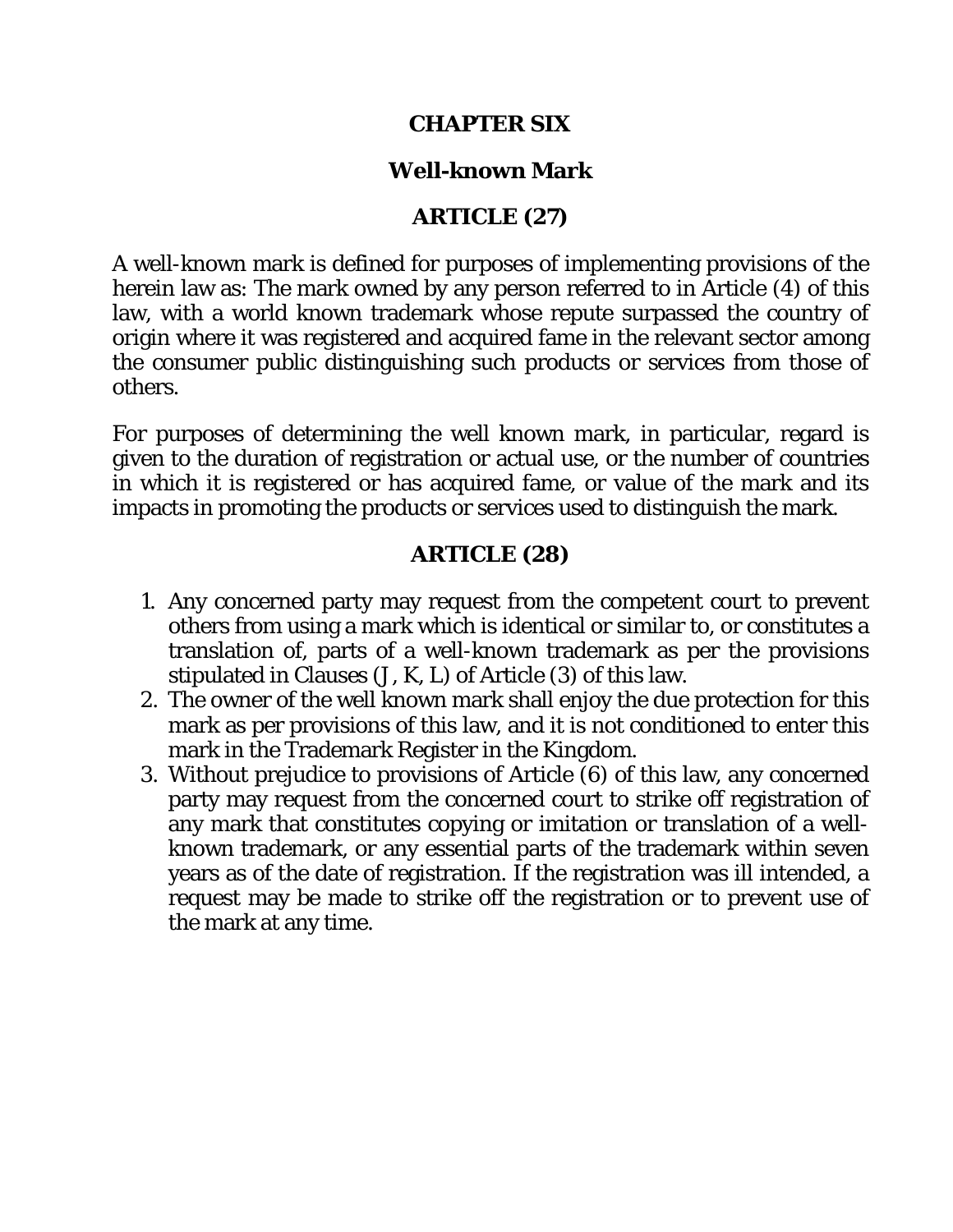### **CHAPTER SEVEN**

### **Collective Marks, Certification Marks, & Marks Allocated for Non-Commercial Purposes**

### **ARTICLE (29)**

1. A collective mark used to distinguish the products or services of person who belong to a specific entity of a legal character, even if the entity does not own an industrial or commercial facility.

The collective mark registration application is thereto submitted by a representative of the said entity for use by the associates as per regulations determined thereof.

2. Applicant of the collective mark must indicate in the registration application that the mark is collective, and to attach a copy of the implementing regulations of the applicant mark.

In all cases, owner of the registered collective mark must report to the concerned party any changes or amendments in the said regulations of use, which shall not take effect before consent of the concerned party.

- 3. In cases of striking off the collective mark, it may not be re-registered in the interest of others for similar products or services of those for which the trademark is registered.
- 4. The concerned person, at the request of any other party, may issue a decision to strike off the registration of a collective mark when it is proved the owner of this mark is unilaterally using it without the other associates, or that the owner uses or allows its use contrary to implementation regulations, or uses it in a manner that causes confusion to the public in terms of the products origin, or any other joint description of products or services for which the trademark was registered.

The Executive By-laws determine procedures and times to strike off the registration of this mark and to appeal the decision issued thereof.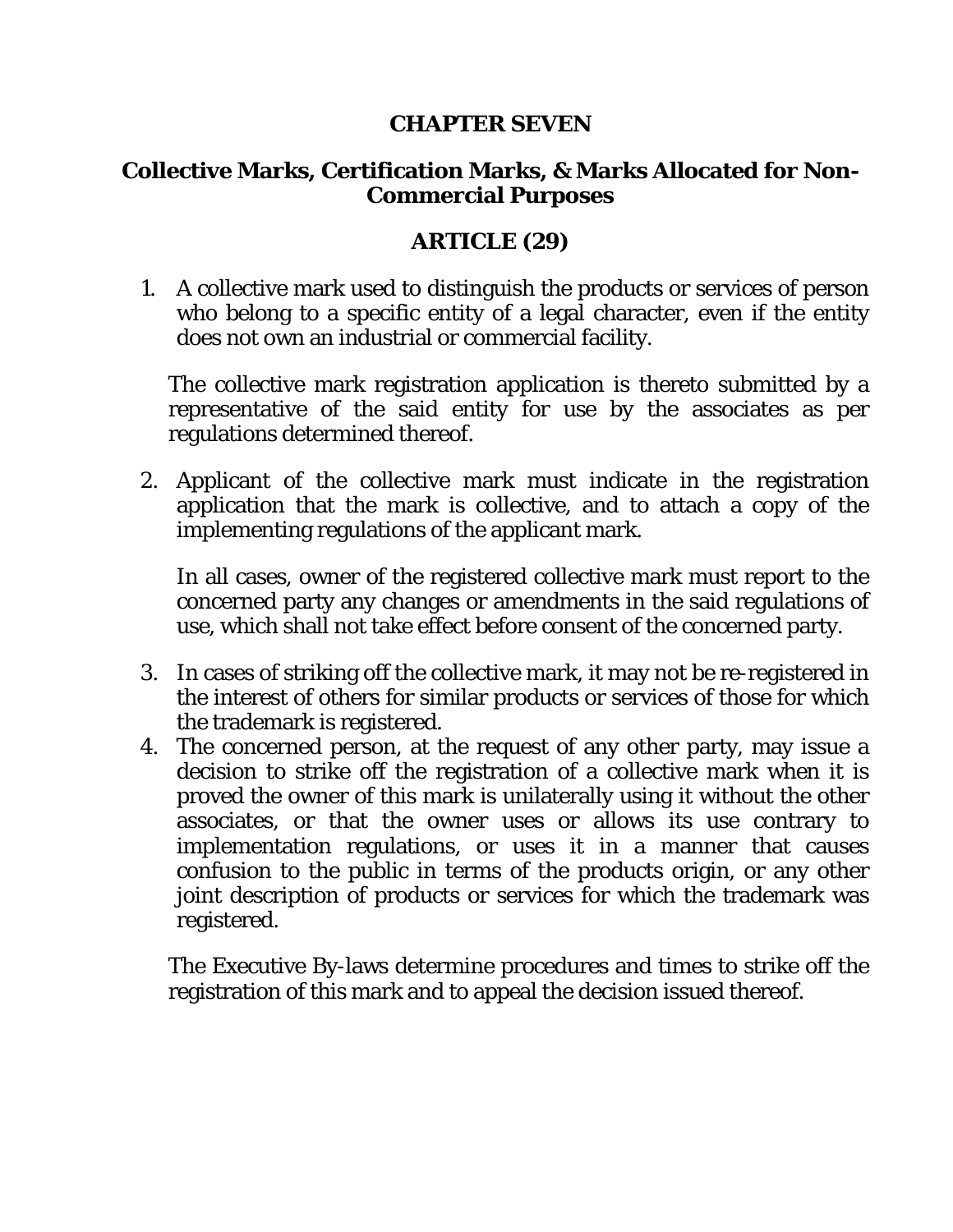### **ARTICLE (30)**

- 1. The certification mark used to distinguish the origin or components or method of manufacture or quality products or services, identity or any other character may be registered.
- 2. Applicant of the certification mark must be a legal person, and to indicate the application is for a certification mark, and to attach to the application a copy of the implementation regulations of the mark.

Owner of the said mark must inform the concerned parties of any amendments to the said regulations which shall not enter into effect before consent of the concerned parties.

- 3. The registration of the certification mark or its assignment shall be effected only by an approval from the Minister.
- 4. Owner of the certification mark must adhere to:
	- *a)* To undertake the necessary controls of the mark implementation.
	- *b*) To refrain from personally produce, market any of the products or services for which the mark is used.
	- *c)* To allow, without prejudice, the use of the mark for every party meeting the specified requirements.
	- *d)* To refrain from allowing the implementation of the mark to breach implementation regulations or for other purposes contrary to certification.

### **ARTICLE (31)**

A mark may be registered for non-commercial purposes like the insignia of an association for public interest or a professional corporate to distinguish its correspondence or being distinctive to its members.

#### **ARTICLE (32)**

Figures, used in commercial contexts may constitute geographical signification or a classification mark or a collective mark.

The Executive By-laws determine conditions and special rules related to the registration of marks as per stipulated in this Chapter, and the instruments to be attached to the registration application, as well as all other regulatory matters of relation. The registration of any such marks is subject to provisions stated in the herein law.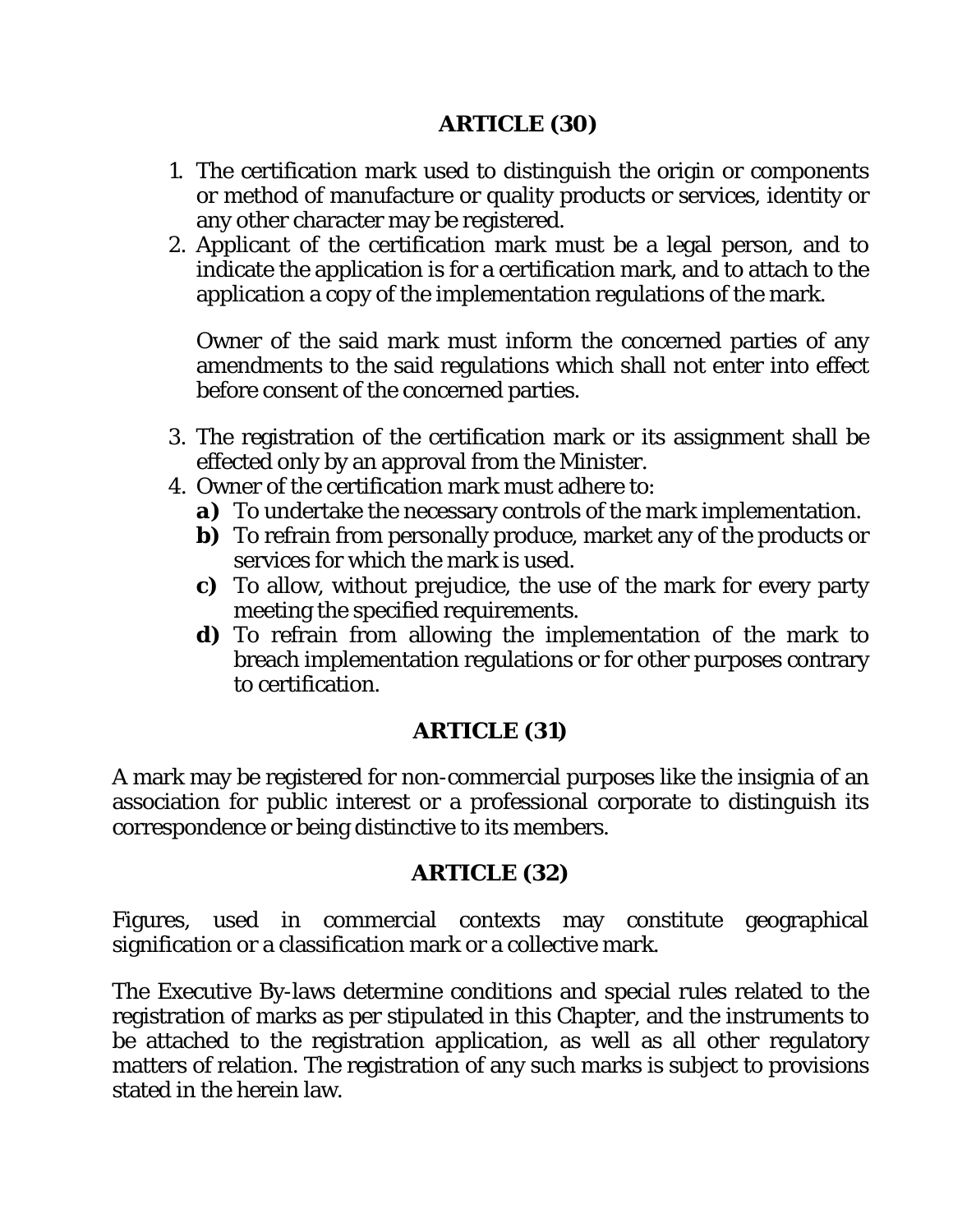#### **CHAPTER EIGHT**

### **International Registration of Trademarks**

### **ARTICLE (33)**

National application means, for purposes of implementing provisions of this Chapter, a trademark registration application submitted in the Kingdom as per provisions of Article (8) of this law, as a base for the international registration application of the same mark.

National Registration means entering the trademark in the Register stated in Article (7) of the hereinabove law, and granting it national protection as a base for an international registration application of the same mark.

### **ARTICLE (34)**

Any party which applied or effectively registered a trademark in the National Register, may apply to the concerned party to file an international registration of the same mark, provided he is a national of the Kingdom or a residing foreigner, or in ownership of an industrial or commercial true and working facility in the Kingdom.

### **ARTICLE (35)**

The international application must consist of the applicant identity details, products or services class for which protection is required, to which application must include a copy of the trademark in addition to other requirements stated in the Madrid Protocol.

### **ARTICLE (36)**

- 1. The international application concerned person checks compatibility of the information and data entailed in the national application or registration, as may be the case, and must verify authenticity of all such information and data.
- 2. The concerned party requests from the international registration applicant, within (30) days of submitting the application, to amend the necessary application terms and fulfill all necessary obligations for purposes of a decision, and to communicate to the applicant an appropriate deadline.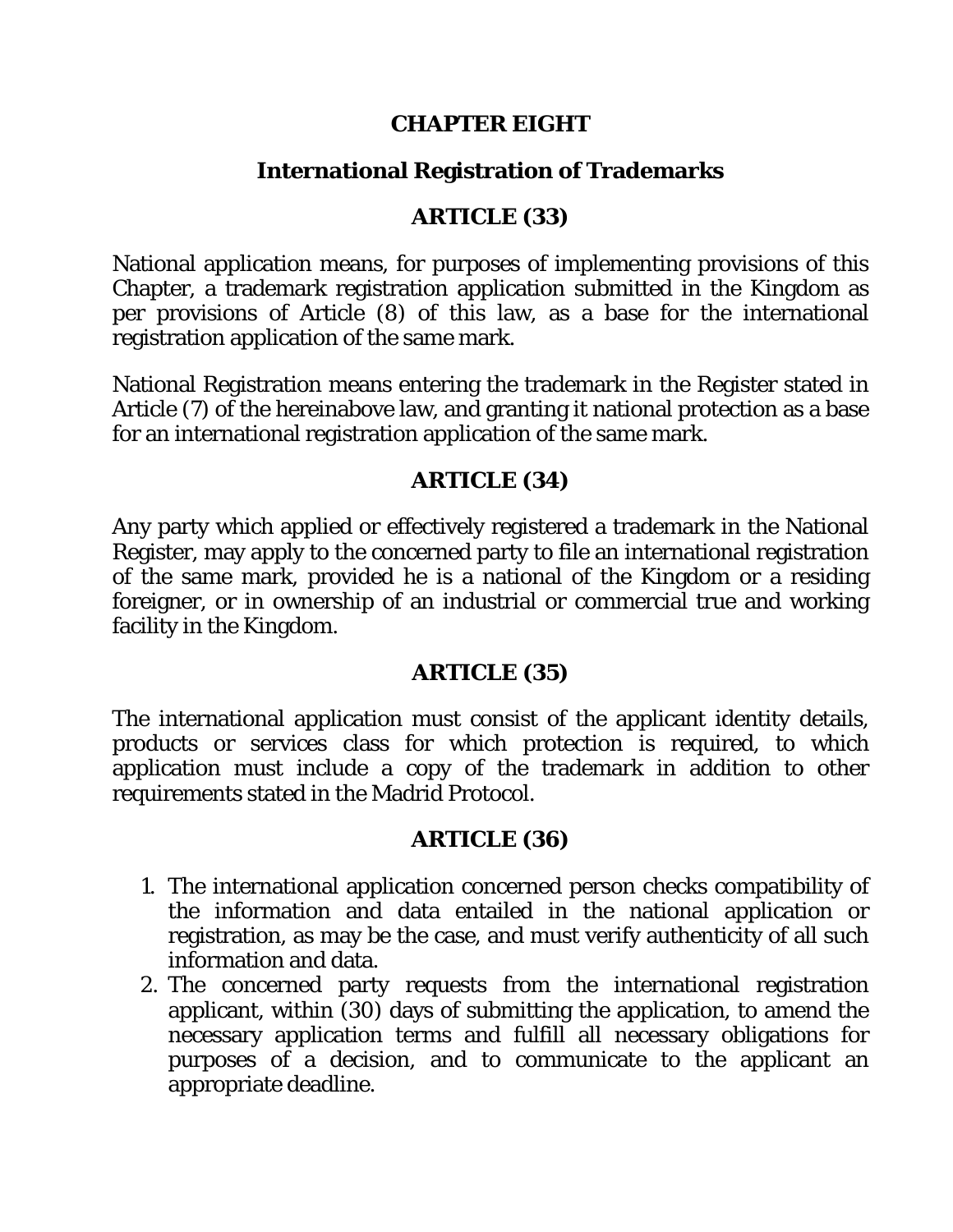If the applicant fails to honor all requirements made by the concerned party in a timely manner, the international application shall be void thereof.

- 3. In the case when the international application honors all requirements, the concerned party must inform the international office and thereto submit the application within (60) days of the date of fulfilling all requirements, otherwise it must reject the application without submitting.
- 4. The applicant must be informed, in all cases, of the decision issued regarding results of the international application within (30) days of date of issuance.

### **ARTICLE (37)**

If the international office requested from the concerned party to extend protection to the Kingdom territory, with regard to international registration of a trademark, and the mark was not pending registration nor entered in the national register, the authority must examine the application to verify fulfillment of all obligations and conditions as per provisions of this law.

### **ARTICLE (38)**

- 1. If the concerned authority accepts extending the protection to the Kingdom territory with regard to the international registration of a trademark, this authority must duly announce this acceptance as per the prescribed time and in the manner specified by the Executive By-laws.
- 2. Any person may appeal in writing accepting the extension of protection to the Kingdom territory within (60) days as of the date of publishing the acceptance, provided a reasonable justification. The Executive By-laws determine rules and procedures of the appeal.
- 3. Upon elapse of the prescribed time for appeal without opposing the extension of protection to the Kingdom territory, or if the opposition was revoked, the concerned party must enter the outcome in the Register and publish it in the manner prescribed by the Executive By-laws and as per the prescribed time. It must concurrently inform the international office of accepting extension of the protection, subject of the international application, to the Kingdom territory.
- 4. If the concerned party finds the international application inconsistent with the legally bound terms, it would issue a decision rejecting the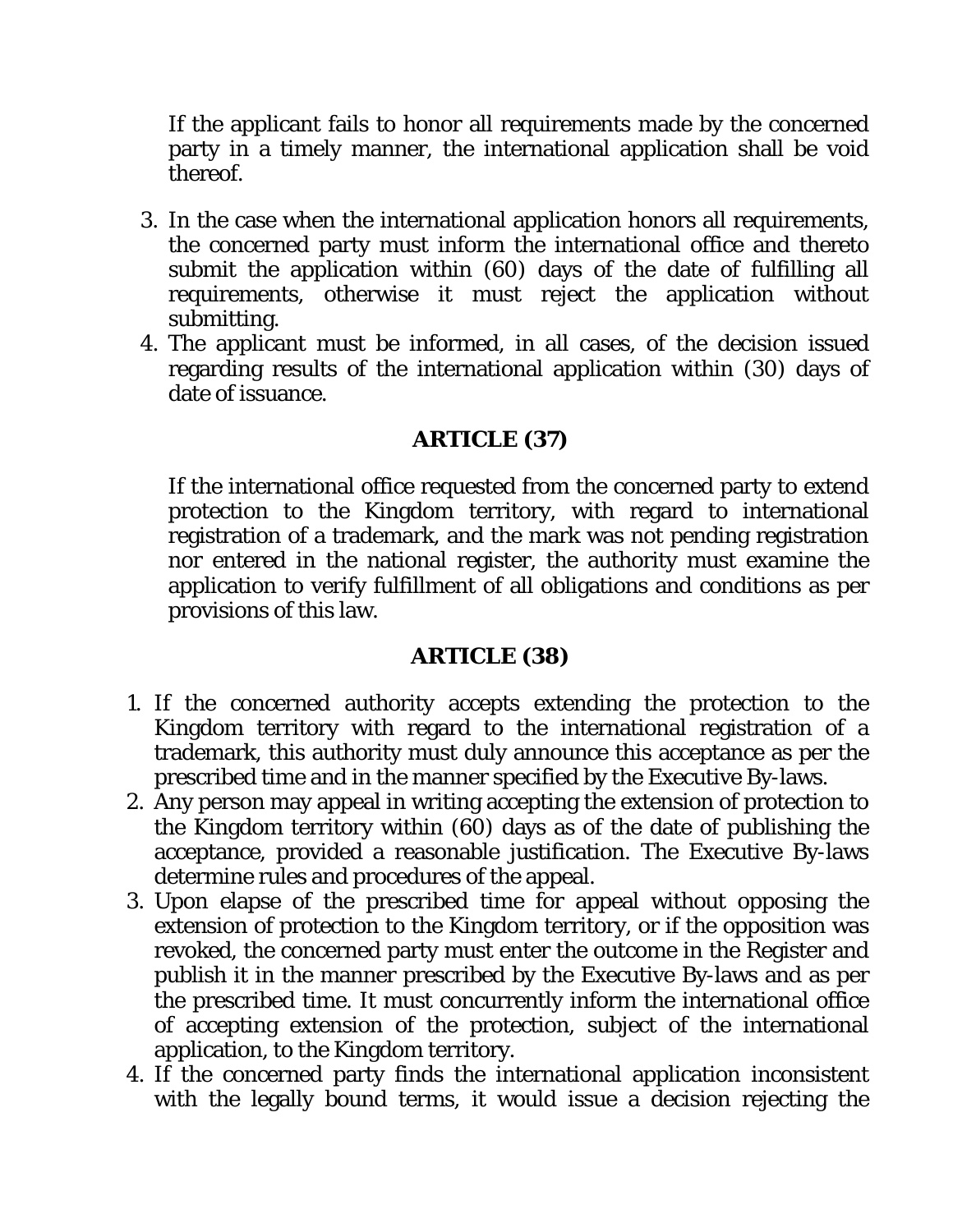extension ensuing from the international registration to the Kingdom territory provided informing the applicant and international office within (60) days as of the date of receiving the international application.

### **ARTICLE (39)**

1. An international registration replaces the national registration of the trademark, owner, products or services used by the mark to distinguish such products or services. The same rights stipulated for national registration apply to the international registration as prescribed in the provisions of this law.

The above must be entered in the Register and publish it in the manner prescribed by the Executive By-laws.

- 2. The due protection for the trademark becomes effective according to international registration in the Kingdom territory as of the date of international registration, and thus expires as such.
- 3. Every international registration enjoys the priority right stated in Article (4) of the Paris Convention for the Protection of Industrial Property. No further steps are required as stated in Clause (d) of the said Article of the aforementioned Convention.

# **ARTICLE (40)**

If the period of five years elapsed since the international registration was made, it is thereto considered independent from the national application or registration, as may be the case, considering provisions of Clauses (3) and (4) of Article (6) of the Madrid Protocol.

# **ARTICLE (41)**

If the International Office decided to strike off an international registration for some or all products or services for which the trademark was registered, the concerned party must strike off the registration, fully or partly as per the case, and to enter that into the Register, and to announce it as per the manner prescribed by the Executive By-laws.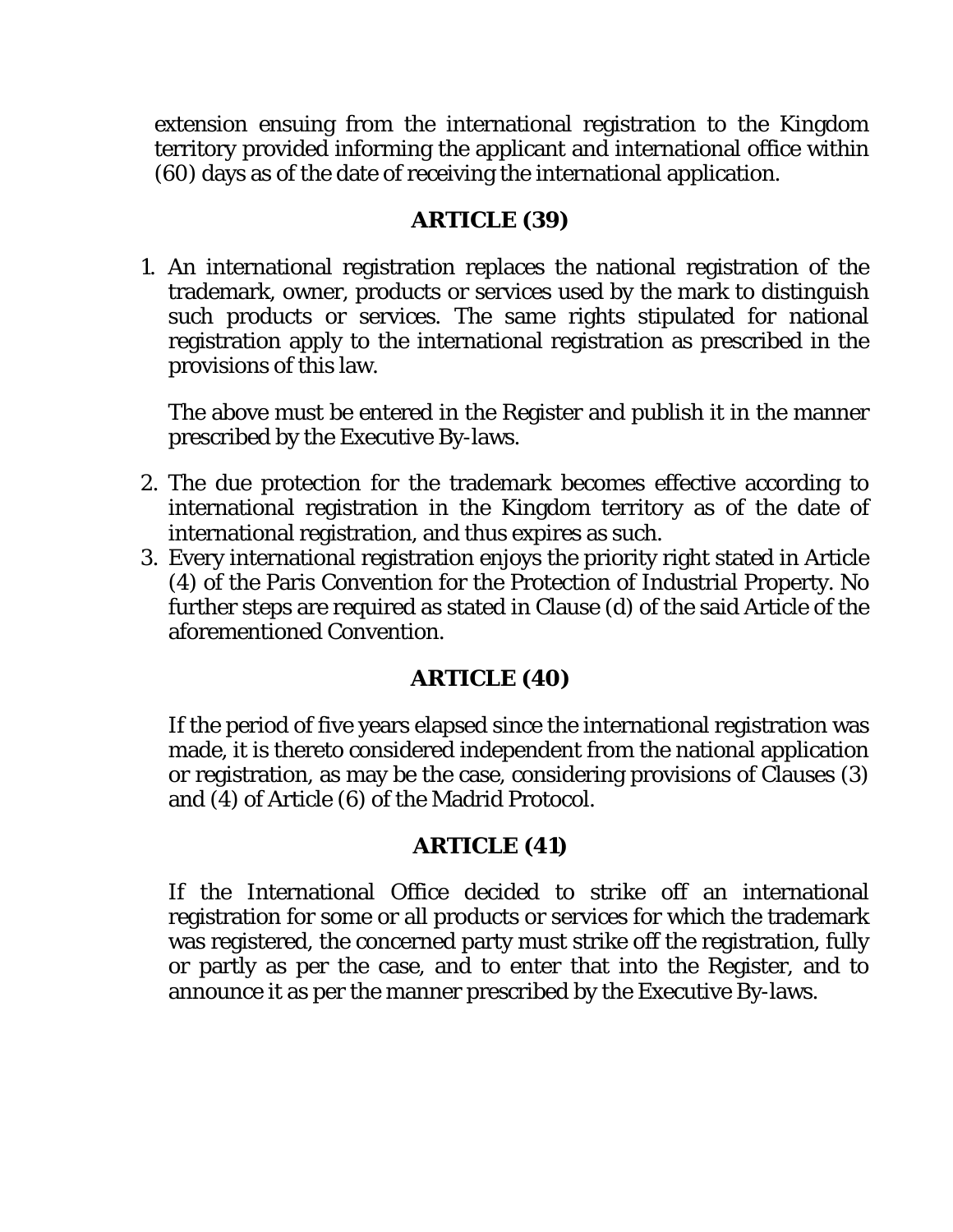# **ARTICLE (42)**

The provisions stated in the Madrid Protocol therein apply to the international registration of marks, unless otherwise prescribed in this Chapter.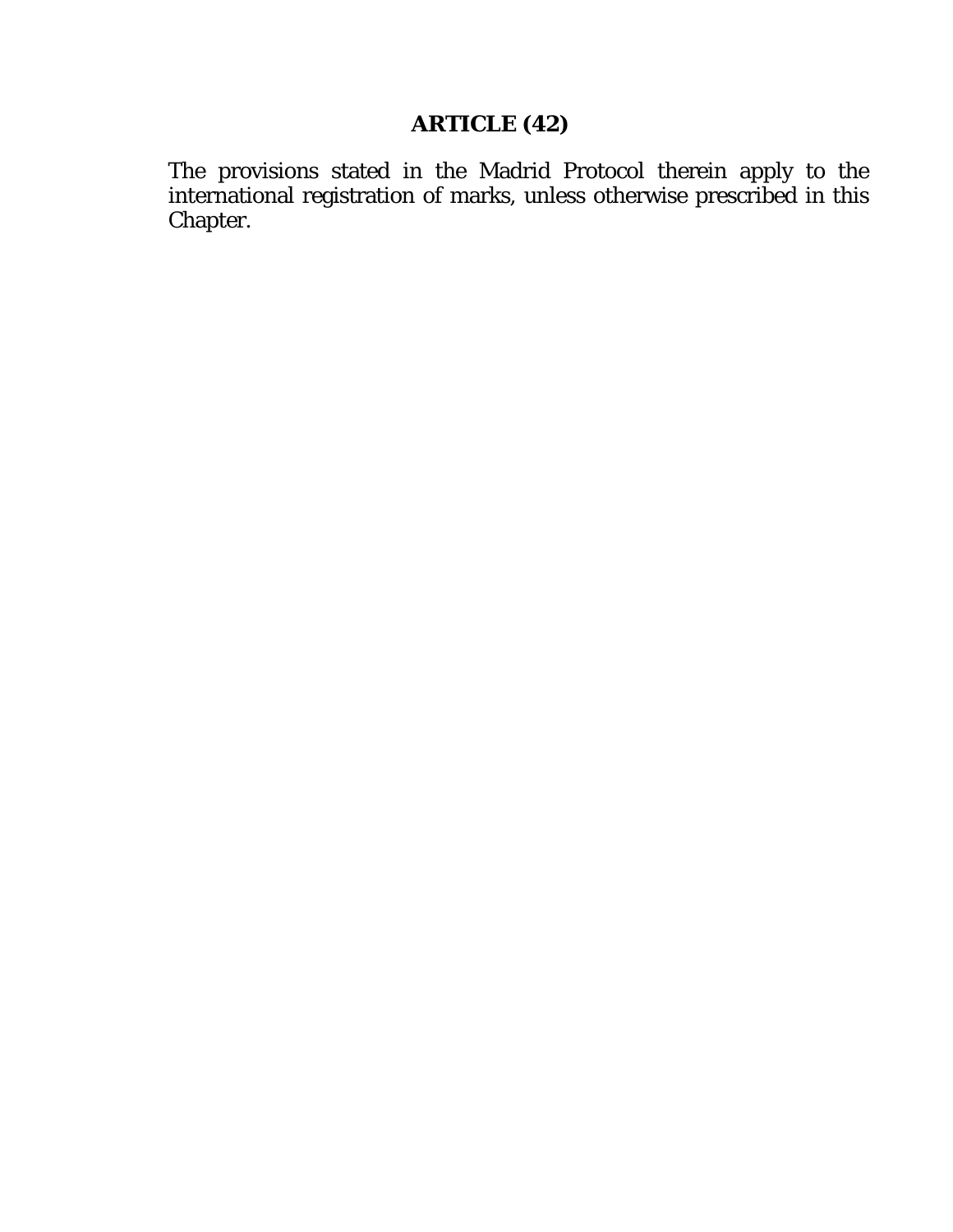#### **CHAPTER NINE**

# **Enforcing Rights Pertaining the Registration of a Trademark**

# **ARTICLE (43)**

1. The owner, having sufficient justifications to believe in the ability to import fake products or services that confusingly bare a mark similar to his registered trademark, may submit a written letter to the concerned authorities to release from customs or to suspend release from customs of such products and to prevent circulation.

The application must be supported with sufficient evidence to convince the concerned authority of a violation, on the right of the mark applicant. The application must consist of sufficient reasonable information, by the applicant, to enable the concerned authority to reasonably identify the concerned products.

- 2. The customs release concerned authority must inform the applicant in writing of its decision within (7) days of submitting the application. The decision, upon accepting the application, is valid for one year as of date of presenting it or for the remainder of the protection period of the trademark, whichever is least, unless the applicant requests a shorter period.
- 3. The customs release concerned authority may request from the applicant to provide a monetary guarantee or any other equivalent guarantee to protect the defendant and concerned authorities, and to prevent infringement on the right to suspend customs release.
- 4. Without detriment to provisions of the above clauses, the customs release concerned authority, have to file a lawsuit or request from the owner or others, to issue a decision to suspend customs release of the imported products or in transit or bound for export, after receipt at the customs zone of its jurisdiction, provided sufficient evidence stands that such products are fake or unlawfully baring a mark similar to a registered trademark leading to confusion of the public.
- 5. If the customs release concerned authority, in implementation of this herein article provisions, decided to suspend the release of products received at the customs zones under jurisdiction, the hereunder is mandatory:
	- *a.* To inform the importer and the right owner of the decision issued regarding suspension of customs release upon issuance.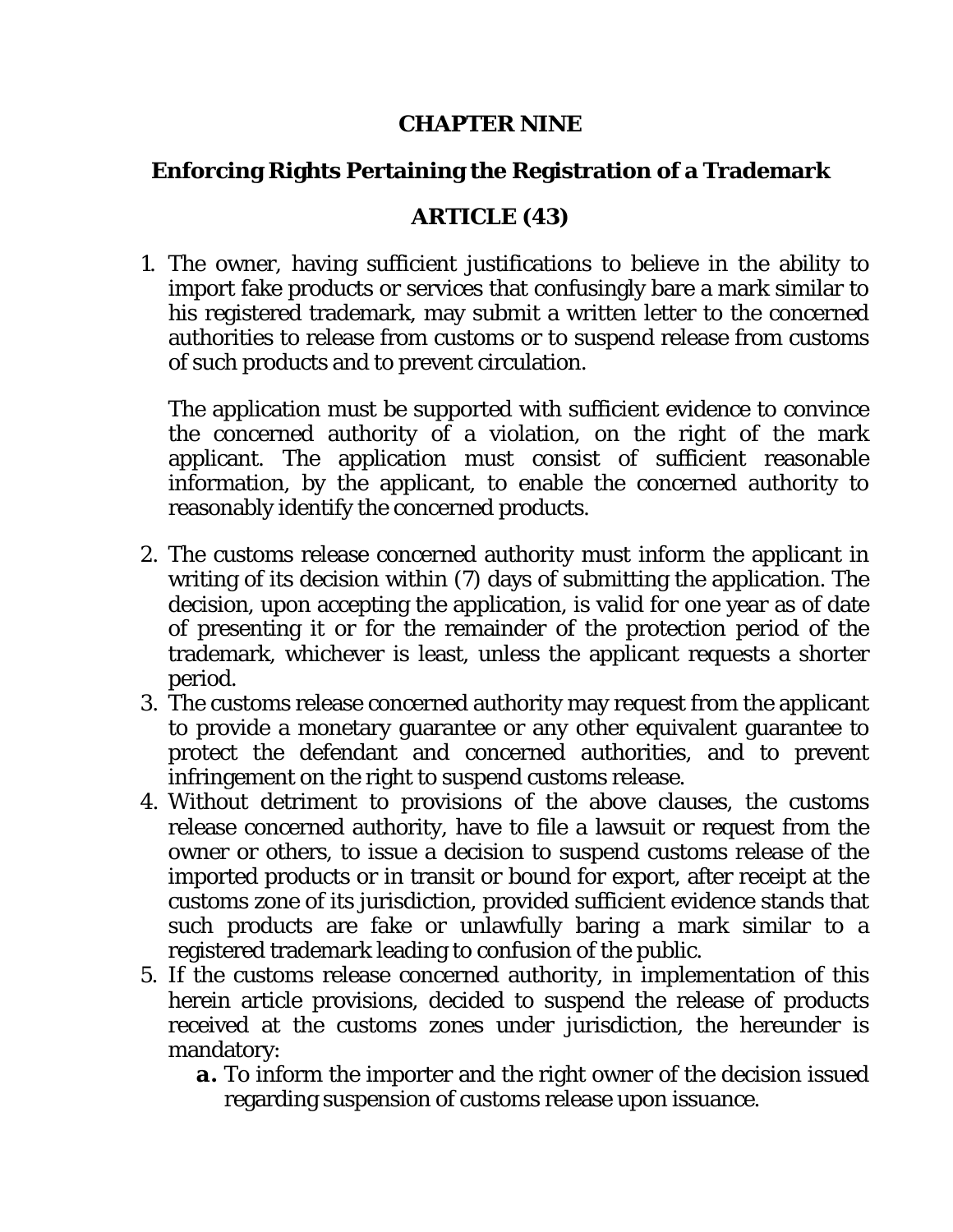- *b.* To inform the right owner, at his written request, with names and addresses of the products importer and dispatcher and the quantities thereof.
- *c.* To allow the concerned parties to sample the products as per standard customs procedures.

The right owner may file a lawsuit at the competent courts and to communicate this filing to the concerned customs release authority within not more than 10 working days from the date of informing him with the decision to suspend customs release of the products, otherwise the decision is considered void, unless the authority or competent court decides to extend this period at its own discretion for an additional period of not more than (10) days. If a lawsuit was filed on the origin of the dispute, the court may support, amend or revoke it.

- 6. If the court establishes the products, not released from customs, are confusingly fake or unlawfully baring the right of a similar registered trademark, it must rule the destruction of products at the expense of the importer, or to dispose of the products outside commercial channels if destroying the products shall impose unreasonable damage to public health or the environment.
- 7. In all cases, customs release of the products to commercial channels or permitting re-export to merely remove the unlawful trademark is therein prohibited.
- 8. The Minister of Finance, after coordinating with the Minister, shall issue a decision prescribing the conditions, controls and procedures related to enforcing a suspend of release from customs, and to rule in this matter, in addition to attachments of the application. Notwithstanding such matters, the requested materials should not result in the rendition of resorting to the said measure.

The Minister of Finance, at the approval of the Council of Ministers shall issue a decision on the following:

- *a)* Rules of assessing the monetary guarantee or the equivalent guarantees required to deposit as per provisions of this article.
- *b*) The fees on storing products not to be released from customs.

Value of the monetary guarantee or its equivalent or the said fees should not be unreasonable causing rendition to request the said measure.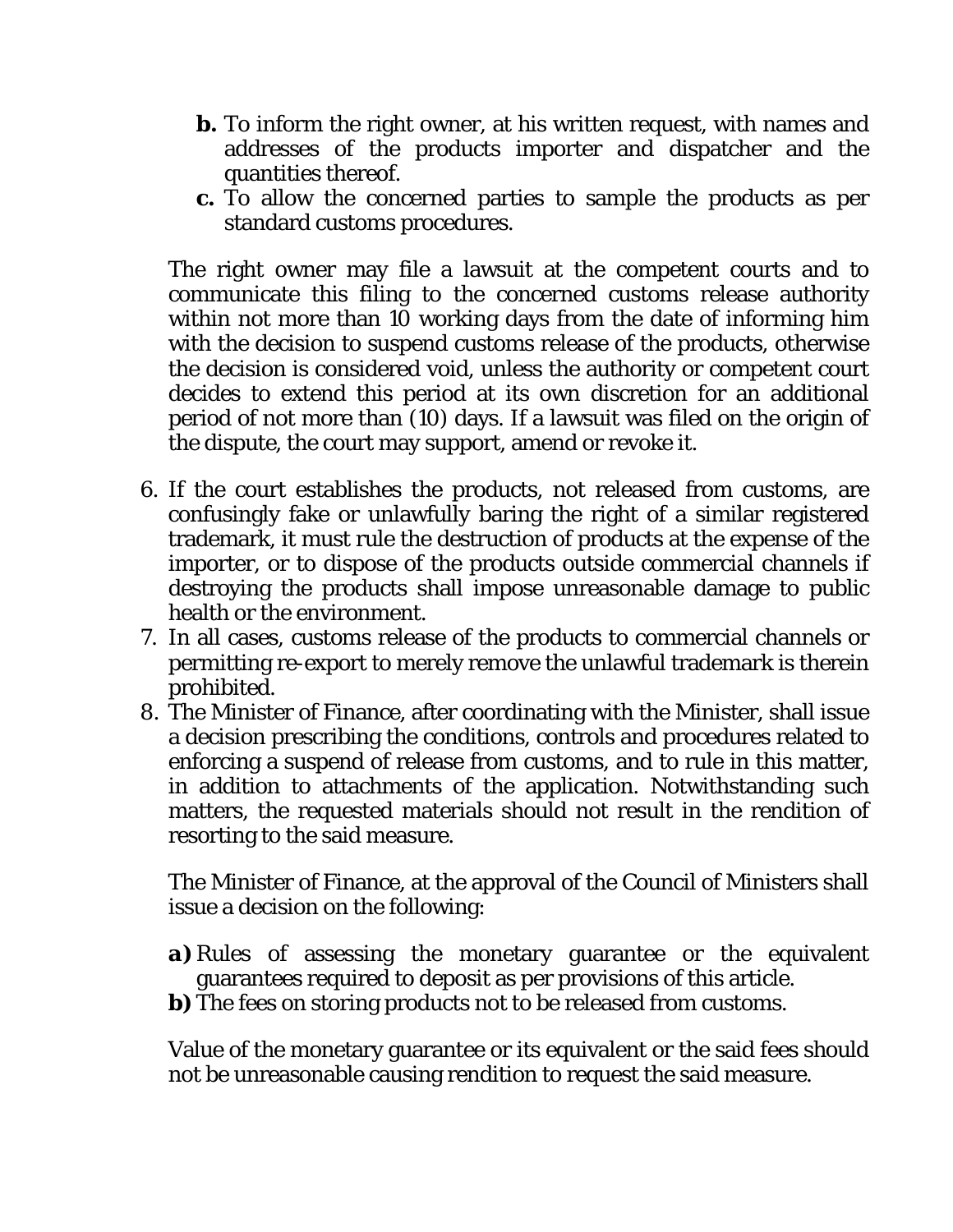9. For purposes of this article a "fake good" including "packaging" means products that bare a mark similar to a registered trademark unlawfully and without a license, or a mark that can not be distinguished from the basic elements of the registered trademark.

### **ARTICLE (44)**

Provisions of the aforesaid article are not applicable to:

- *a)* Small quantities, non-commercial nature products, products included in personal luggage of travelers, or dispatched in small parcels.
- *b*) Products already circulated in the market in the country of export by the trademark right owner or at his consent.

# **ARTICLE (45)**

- 1. Upon violation or to prevent an imminent violation on any of the due rights prescribed in this law, the owner may request a petition from the head of the competent court regarding the origin of dispute, to undertake one or more cautionary measures, including:
	- *a)* Submit a detailed description on the claimed violation and about the products, subject matter of the violation, and the items, machinery and equipment used or to be used in any of the said, and to maintain the related evidences.
	- **b**) Seize all items, referred to hereinabove, and revenues from the claimed violation.
	- *c)* Prevent the claimed violating products from entering into circulation of commercial channels; prevent exporting them including imported products as soon as they are released from customs.
	- *d*) Stop the violation or prevent its occurrence.
- 2. The court may ask the petition applicant to present reasonable evidences indicating the violation of owner rights or that a violation is imminent, and to ask him to present sufficient information to enable the concerned authorities from undertaking cautionary measures regarding the concerned products.
- 3. The court must urgently rule in the petition within not more than (10) days as of date of presenting it, excluding exceptional cases weighed by the court chief.
- 4. The court chief, as may be the case, may rule at the request of the petition applicant without summoning the adversary in any case where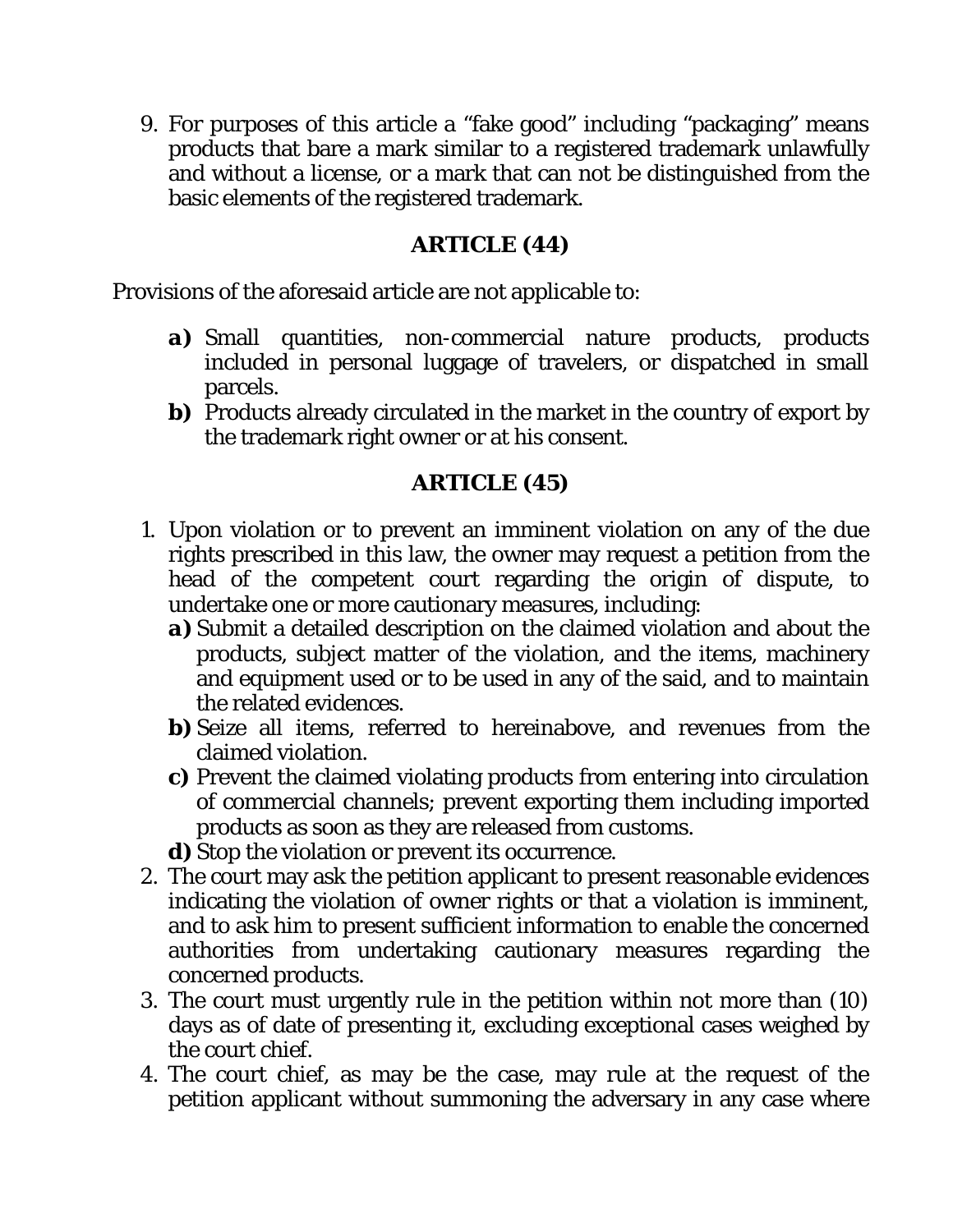delay in issuing orders may result in unrealizable damages or that it would lead to destruction or demise of evidence. In such a case the adversary must be notified without delay of the verdict, and in certain cases the notification may be made after executing the verdict.

- 5. If the court chief ordered cautionary measures without summoning the adversary, the defendant may appeal before the competent court after being notified within (10) days of the notification. The court is such a case is entitled to support, amend or revoke the decision.
- 6. The court chief may request from the applicant to provide an adequate monetary guarantee or an equivalent guarantee to protect the defendant and prevents misuse of the right. The value of the monetary guarantee or its equivalent must not constitute an unreasonable burden leading to rendition from requesting the said cautionary measures.
- 7. The right owner must file a lawsuit regarding the origin of a dispute within (20) days of the date of issuing a verdict for cautionary measures, or from the date of notifying him or rejecting the appeal stated in Clause (5) of this article, as per the case, otherwise the verdict is repealed at the request of the defendant.

### **ARTICLE (46)**

1. Subject to provisions of this law, the right owner may file a lawsuit before the competent court if a direct damage was imposed resulting from violating of any of his due rights, in which he demands sufficient compensation for the damages ensuing from the violation, including the profits made by the violator.

The court shall assess the compensation according to provisions of articles (161) and (162) Clause (A) of the civil code, provided it takes into consideration the value of the product or service – subject of violationas per estimated by the plaintiff according to retail prices or any other legitimate standard requested by the plaintiff or through experts.

- 2. The right owner may, alternatively to demanding a compensation including profits made by the defendant according to provisions of the previous article, request at any time, and post to ruling in the case, a compensation not less than BD 500 and not more than BD 6000 if the violation used the trademark by deliberately faking the product, or BD 3000 if the violation was in other forms.
- 3. The competent court may, upon probing cases related to due rights as per provisions of this law, rule the following: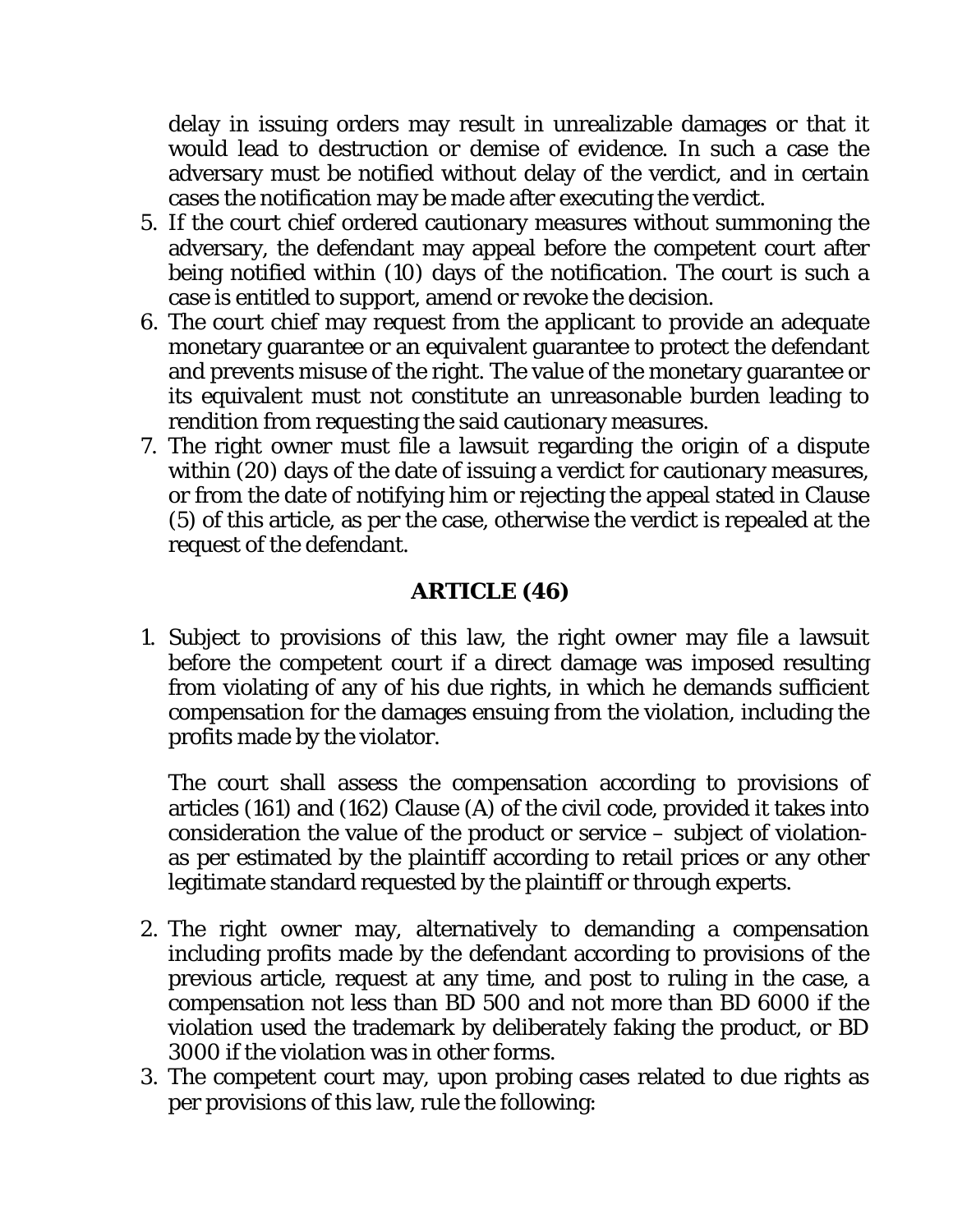- *a)* Seize the suspected infringing products, and any other materials or equipment of relation, and any documented evidence related to the violation.
- *b*) Commit the violator to suspend the infringement, including prevention of export of products entailed in infringing on any of the due rights as per provisions of this law, and to prevent the imported products from entering into commercial channels after being immediately released from customs.
- *c)* Commit the violator to submit to the court or to the right owner any information related to person/persons or entities that contributed to any of the infringement components, aided or abetted the production or distribution practices of the said products or services, including describing the identity of each participant
- 4. The competent court must, at the request of the right owner, issue a verdict to destroy the products proved as fake without any compensation of any kind to the defendant,. The court may also rule, without delay, destroying the items and equipment used in manufacturing the fake products without any kind of compensation. The court may in exceptional cases, at its discretion, rule disposal of the products outside the commercial channels in a manner to prevent further violations. The court may, as an alternative, rule disposition of the products outside commercial channels unless the destruction of such products may result in unforeseen damage to the public health and the environment.
- 5. Removal of the unlawfully labeled trademark on fake products is not a sufficient justification to release the products into commercial channels.
- 6. The concerned court may estimate the fees and wages of seconded experts and specialists to assume and execute the verdict in a manner that is suitable to the task, and in a manner that does not prevent further resorting to such procedures.

### **ARTICLE (47)**

1. Without detriment to any more severe sanction stipulated in any other law, any person who commits any of the following acts shall be punished by an imprisonment for not less than three months and not more than one year; and by a fine not exceeding BD (5000) Five Thousands Bahraini Dinars and not exceeding BD (4000) Four Thousand Bahraini Dinars, or by one of those penalties: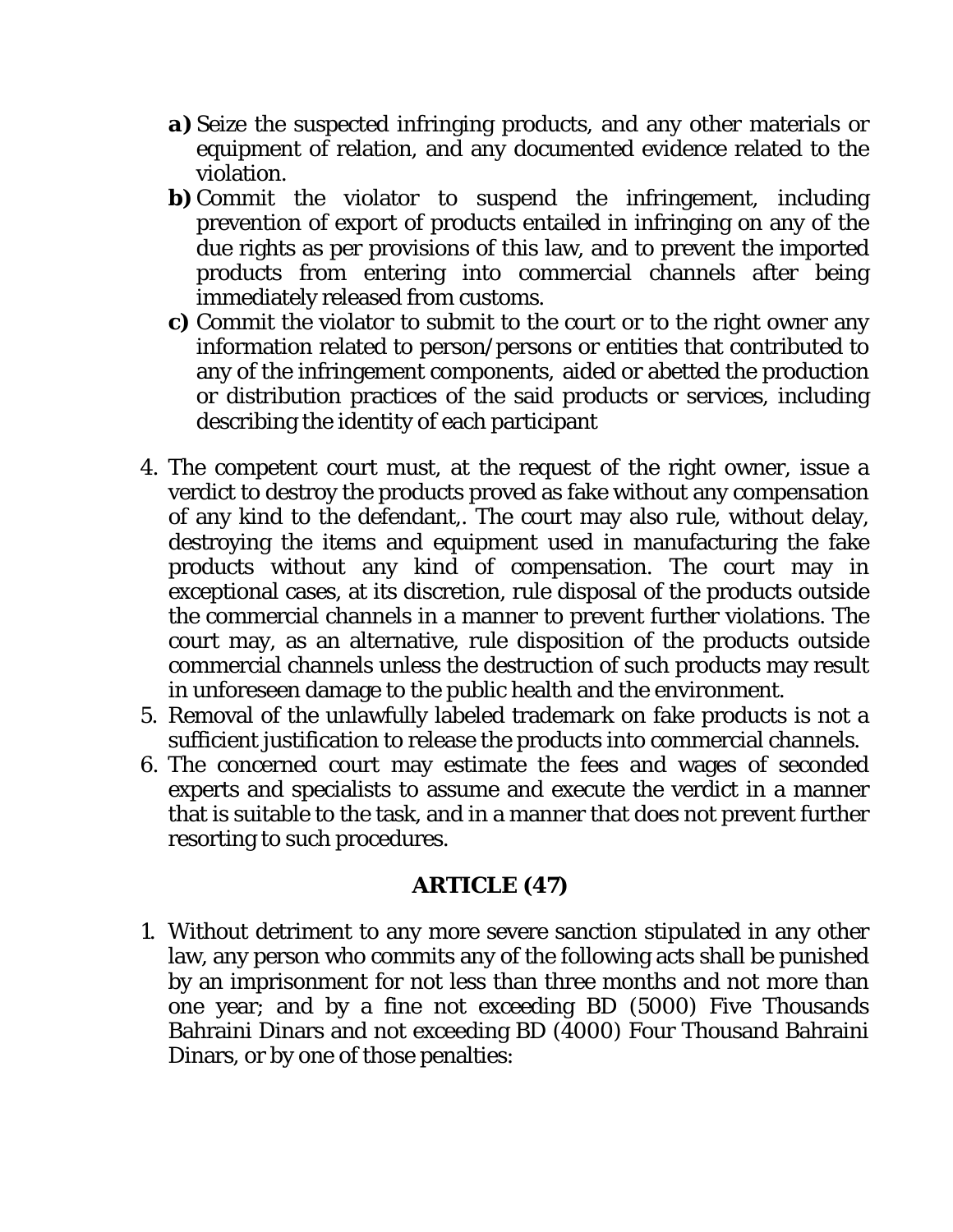- *a)* Whoever counterfeited a trademark or imitated it in any other way that misleads the public, or used any counterfeit or imitated mark, and was cognizant of that beforehand.
- *b*) Whoever mala fide affix counterfeit or use in his services a registered trademark owned by others.
- *c)* Whoever sold or possessed for the purpose of selling or offered for imported or exported products baring a trademark that is fake, imitated or unlawfully baring the trademark right, and he was cognizant of that beforehand.
- *d*) Whoever sells or offers for sale or possesses for the purpose of sale, products baring a counterfeited or an imitated trademark, or unlawfully put, and was cognizant of that beforehand.
- *e)* Whoever mala fide used a mark, unregistered, in conditions stipulated in Clauses (*B to G)* of Article (3) of this law.
- *f)* Whoever circulated fake or imitated cards, papers, or packages and was cognizant of that, utilizes or designed to use in the infringement on any of the due rights as per provisions of this law, even if the infringement did not occur on any of the said rights.

The punishment is therein doubled in both the minimum and maximum in concurring, and to close the commercial store or project or suspension of activity, if possible, for not less than (15 ) days and not exceeding six months, and to publish the verdict in a daily newspaper once or more at the expense of the defendant.

- 2. The action passed by court must be sufficient to establish to deter further infringements, and aims to extract the materialistic motivation of the violator.
- 3. The court may issue a verdict to seize products suspected to be fake and other related materials, in addition to any equipment used to aid and abet the crimes, and any other assets related to infringements, and any documented evidence related to the offense. Not all the above is required to issue an independent seizure order, as long as they listed under general items to be included in the order.
- 4. In cases of infringement verification, the court shall rule preserving and destroying of all fake products at the expense of the defendant without any kind of compensation, or disposal of such products outside commercial channels, if destroying the products would result in unforeseen hazards to public health or the environment. The court may rule confiscation of any other asset related to infringement.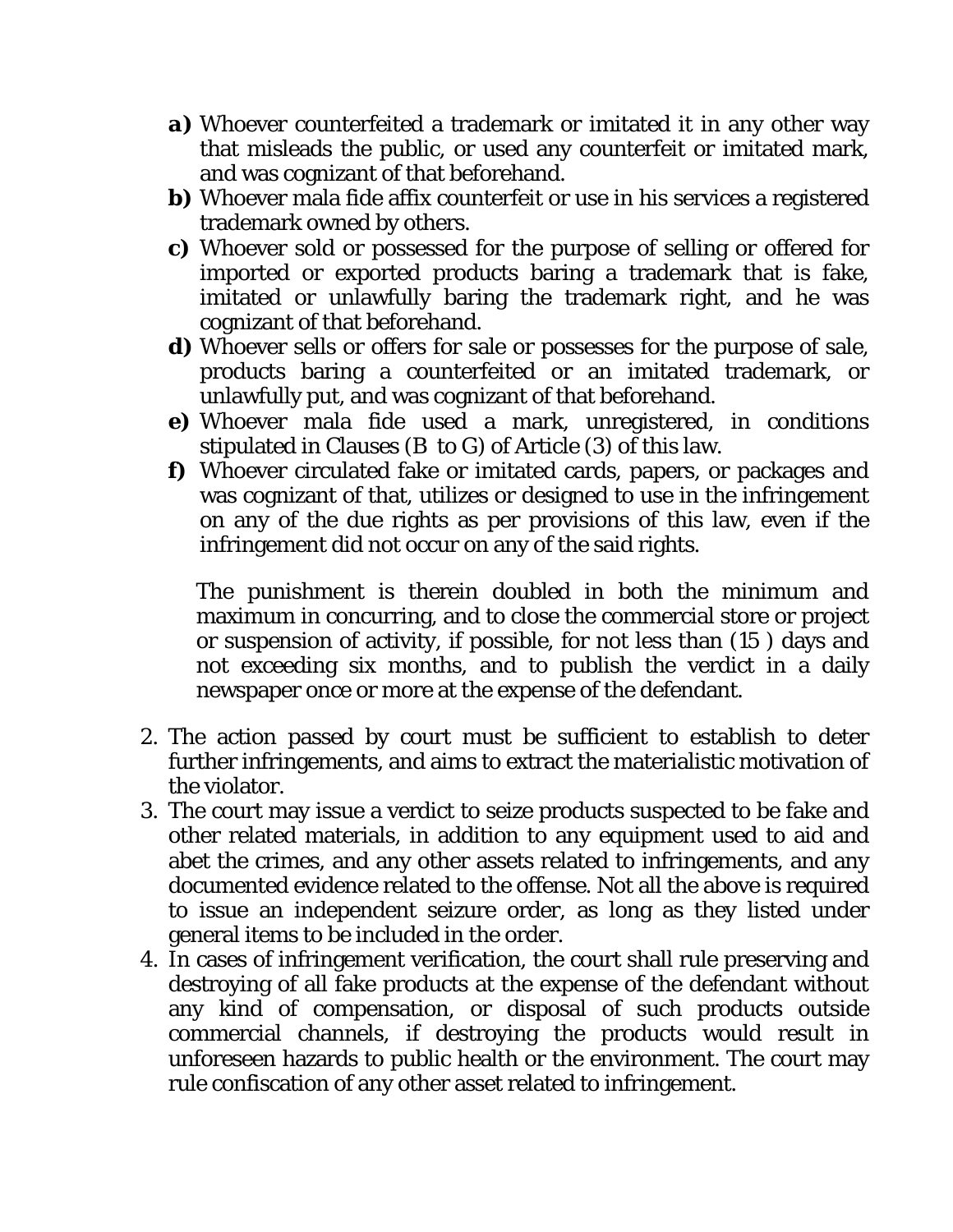#### **ARTICLE (48)**

Without detriment to any more severe penalty stipulated in any other law:

- *a)* Whoever violates a court order as per Clause (C) of Paragraph (3) of Article (46) of this law, is imprisoned for not more than a month or by a fine not exceeding BD 300 (Three Hundred Bahraini Dinars).
- **b)** Whoever violates a court order whether the parties to the lawsuit or judicial aides or experts or others regarding protection of information confidentiality revealed or exchange within the context of the judicial proceedings, with a fine not more than BD 2000 (Two Thousand Bahraini Dinars).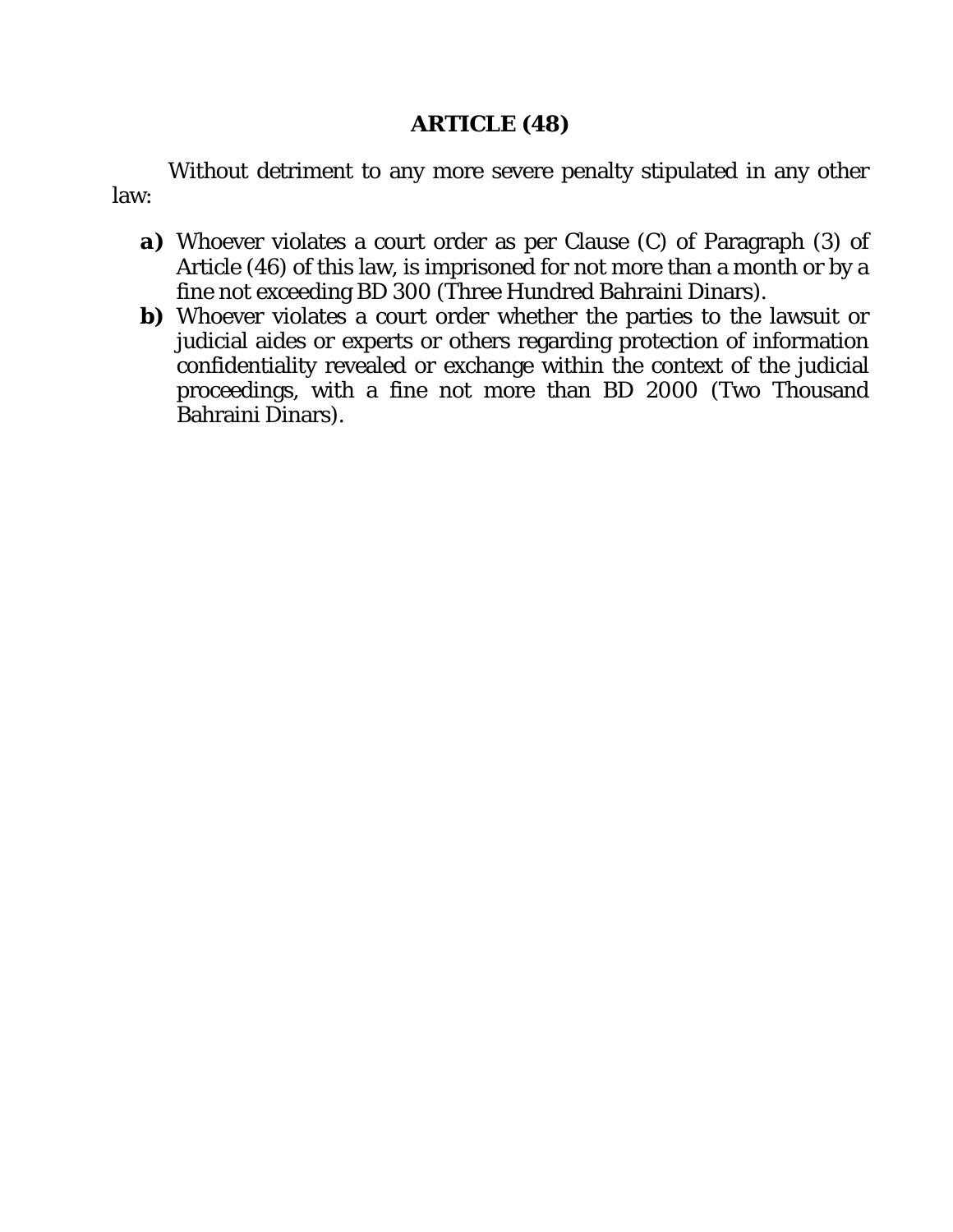#### **CHAPTER TEN**

#### **Transitory Provisions**

#### **ARTICLE (49)**

The marks affixed on products displayed at official international exhibitions or officially recognized exhibitions held inside the Kingdom enjoy temporary protection. The protection is offered during the display period provided all registration terms stipulated in this herein law. The Executive By-laws determine the rules and procedures related to bestowing the temporary protection.

#### **ARTICLE (50)**

Any person may view the Register and obtain documents and photographs or copy data as per the procedures and rules specified by the Executive By-laws.

### **ARTICLE (51)**

Subject to provisions related to the appeal stipulated in Article (13) of this law, concerned persons may submit a grievance to the Minister regarding any final issued verdict based on this law within (30) days of being notified. The grievance must be decided upon according to a caused reason and thus notified to the applicant by means of a registered letter within (60) days as of the date of filing the grievance.

The applicant may appeal the revocation decision before the competent court with (60) days as of the date being notified or elapse of the duration to rule in the grievance without being notified.

#### **ARTICLE (52)**

The concerned authority shall establish an electronic system and an electronic database available to the public, including a database published on the internet to file trademark applications, decide, and register trademarks as well as to maintain such registrations.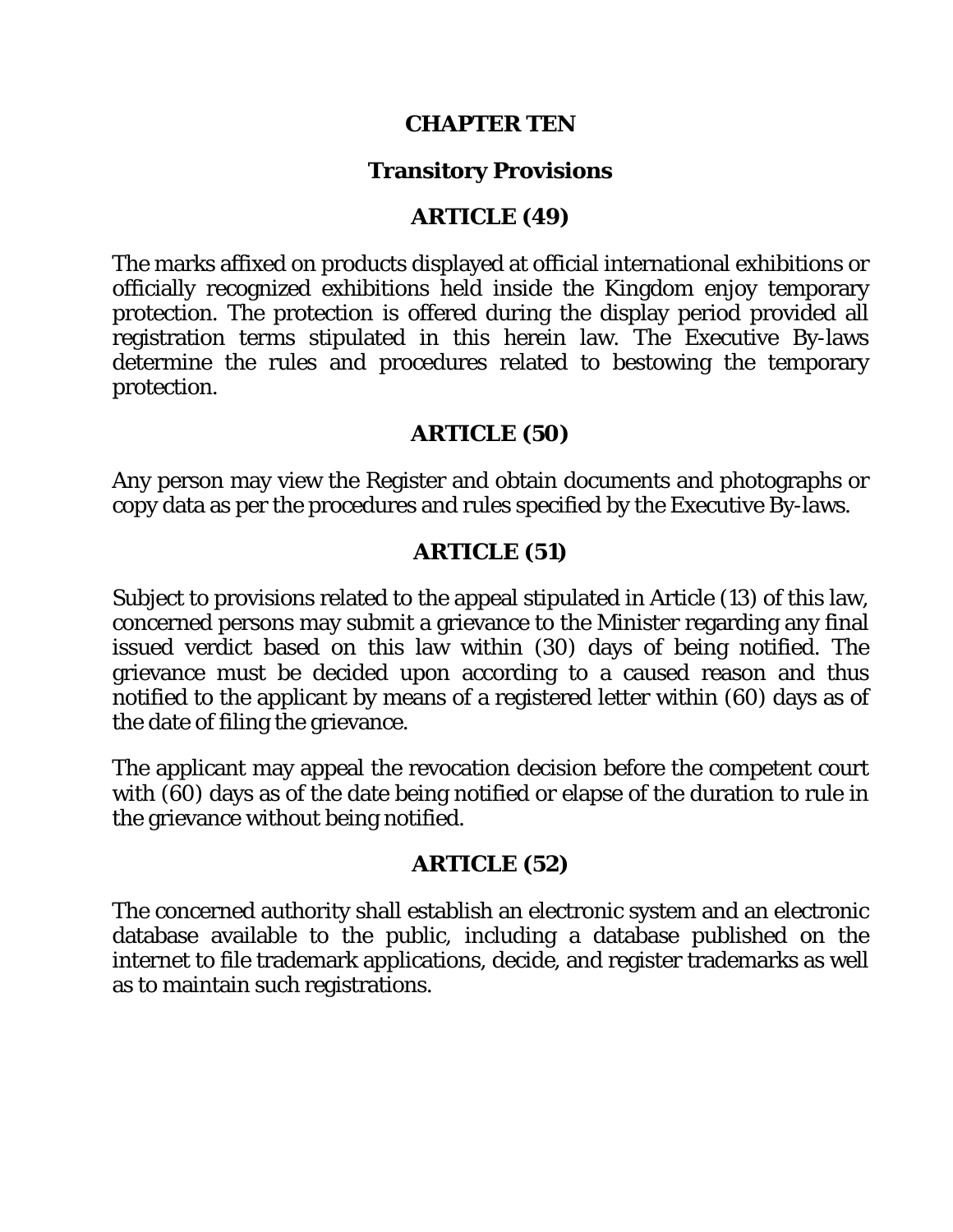#### **ARTICLE (53)**

Notifications stipulated in this law shall be forwarded by registered mail or by electronic mail or directly handed to the concerned person provided a signed receipt.

### **ARTICLE (54)**

The employees appointed by the Minister monitoring the administrative authority competent to verify application of the provisions of this law and the decisions issued for the implementation thereof, shall have access to relevant stores.

The employees duly authorized by the Minister of Justice in agreement with the Minister monitoring the administrative authority competent with industrial property shall have the capacity of Judicial Control Commissioners concerning the offenses taking place within their own jurisdiction and that pertain to their functions

The written minutes concerning these offenses shall be transferred to the Attorney General by virtue of a decision by the Minister monitoring the administrative authority competent with industrial property or the person he delegates for this purpose.

# **ARTICLE (55)**

All trademarks which are entered in the Register before commencement of this law provisions, shall be accredited and thereto enjoy the due protection herein stated provided the elapsed protection duration is deducted from the stated protection period in this law as per the procedures and manner prescribed in the Executive By-laws.

### **ARTICLE (56)**

Provisions of this law are applicable to all trademarks applications for submitted registration, before commencement of this law, provided amendment of such applications complies with provisions of this law.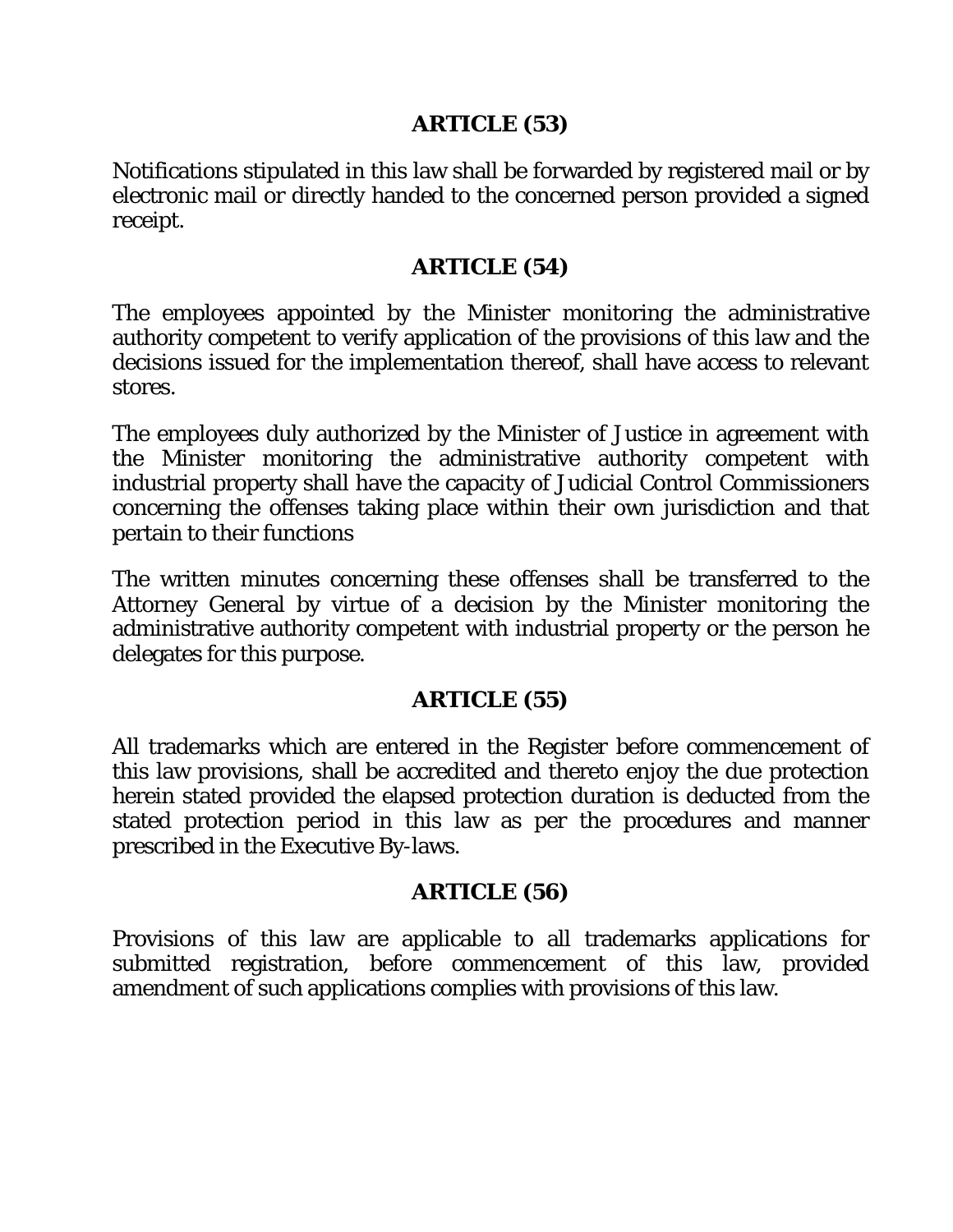### **ARTICLE (57)**

Fees are applicable to the following:

- *a)* Marks registration applications stipulated in this law, and applications for renewal and striking off.
- *b*) Amendment applications or additions to the registered trademark.
- *c)* Applications submitted to the concerned authorities regarding international registration of trademarks, and renewal of registration without detriment to the international due fees as per provisions of the Madrid Protocol.
- *d*) Objections and Grievances related to any of the decisions issued as prescribed in the provisions of herein law.
- *e)* Applications submitted regarding notes in the Register stating the transfer of the registered trademark ownership, mortgage, seizure, license to use, or mortgage, seizure, license cancellation.
- *f)* Submitted applications on deleting or adding any item to the Register, or to attain any documents, photographs, or data or to review it.

A decision from the Minister, at the consent of the Council of Ministers, shall be issued regarding the value of such fees in addition to the rules, percentages to raise or reduce the fees, cases of revoking or exemption from such fees.

# **ARTICLE (58)**

The provisions of this law shall not prejudice the checks and pledges stipulated in any bilateral and international conventions observed in the Kingdom.

# **ARTICLE (59)**

The Minister shall issue the Executive By-laws and necessary decisions to implement provisions of this law, all of which shall be promulgated in the official gazette.

# **ARTICLE (60)**

The Decree shall abrogate Law No. (10) for 1991 regarding trademarks, and thus shall abrogate every other text contrary to this law.